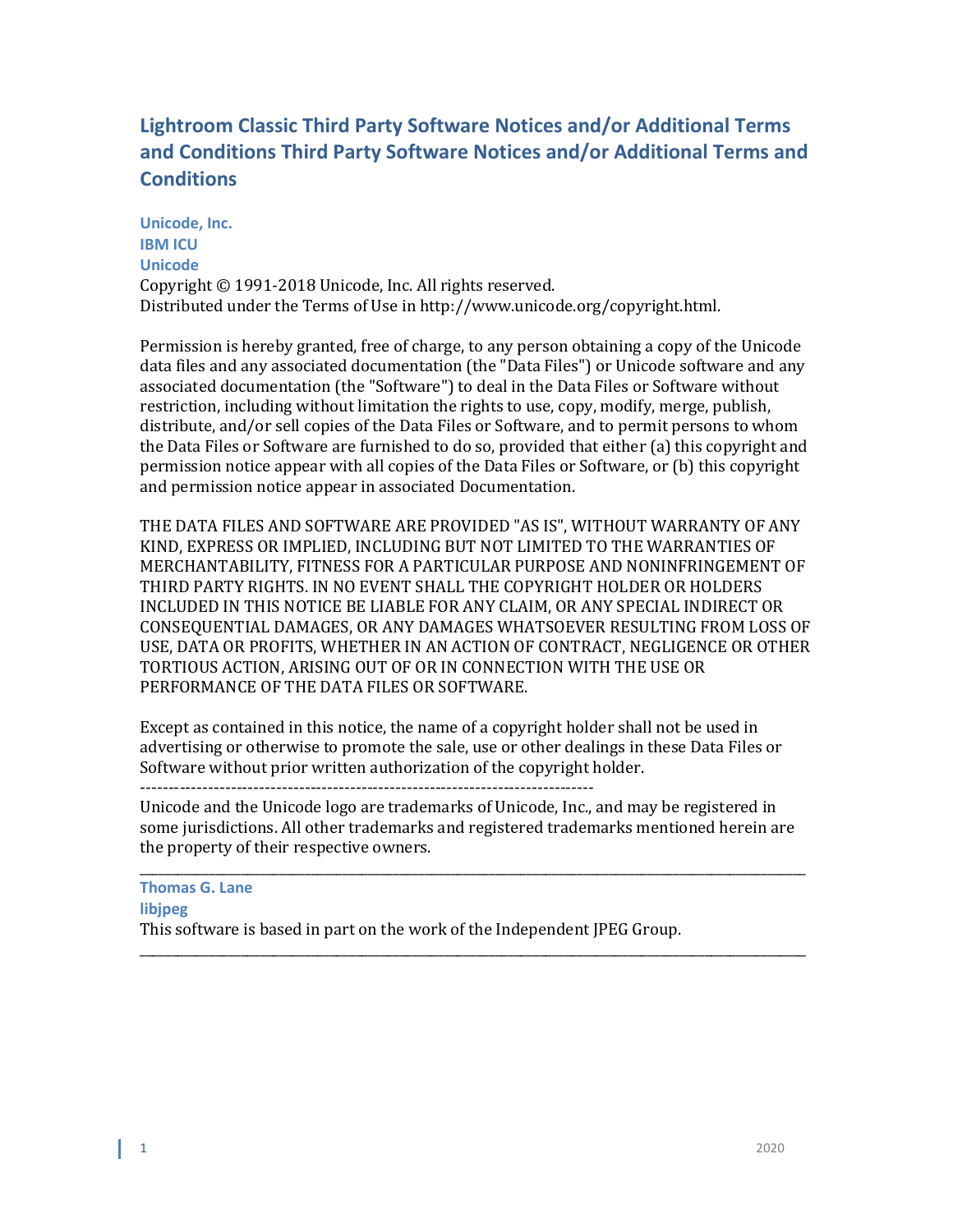**Apache Foundation and Contributors Apache Ant Apache Avro Apache Axis Apache Commons Logging Apache Commons Net Apache Commons-IO Apache Commons-Math Codehaus The Streaming API for XML Groovy Jackson** This product includes software licensed under the Apache License, Version 2.0 http://www.apache.org/licenses/LICENSE-2.0

#### \_\_\_\_\_\_\_\_\_\_\_\_\_\_\_\_\_\_\_\_\_\_\_\_\_\_\_\_\_\_\_\_\_\_\_\_\_\_\_\_\_\_\_\_\_\_\_\_\_\_\_\_\_\_\_\_\_\_\_\_\_\_\_\_\_\_\_\_\_\_\_\_\_\_\_\_\_\_\_\_\_\_\_\_\_\_\_\_\_\_\_\_\_\_\_\_\_\_\_\_\_\_\_\_\_ **Microsoft Corporation**

**Microsoft Windows Code** Portions utilize Microsoft Windows Media Technologies. Copyright (c) 2006 Microsoft Corporation. All Rights Reserved.

# \_\_\_\_\_\_\_\_\_\_\_\_\_\_\_\_\_\_\_\_\_\_\_\_\_\_\_\_\_\_\_\_\_\_\_\_\_\_\_\_\_\_\_\_\_\_\_\_\_\_\_\_\_\_\_\_\_\_\_\_\_\_\_\_\_\_\_\_\_\_\_\_\_\_\_\_\_\_\_\_\_\_\_\_\_\_\_\_\_\_\_\_\_\_\_\_\_\_\_\_\_\_\_\_\_ **Wei Dai and other Contributors Crypto++**  Portions include technology used under license from Wei Dai and other Contributors

\_\_\_\_\_\_\_\_\_\_\_\_\_\_\_\_\_\_\_\_\_\_\_\_\_\_\_\_\_\_\_\_\_\_\_\_\_\_\_\_\_\_\_\_\_\_\_\_\_\_\_\_\_\_\_\_\_\_\_\_\_\_\_\_\_\_\_\_\_\_\_\_\_\_\_\_\_\_\_\_\_\_\_\_\_\_\_\_\_\_\_\_\_\_\_\_\_\_\_\_\_\_\_\_\_ **Hewlett Packard (HP), Silicon Graphics Computer Systems, Inc. SGI STL**  Copyright (c) 1994 Hewlett-Packard Company

Permission to use, copy, modify, distribute and sell this software and its documentation for any purpose is hereby granted without fee, provided that the above copyright notice appear in all copies and that both that copyright notice and this permission notice appear in supporting documentation. Hewlett-Packard Company makes no representations about the suitability of this software for any purpose. It is provided "as is" without express or implied warranty.

Copyright (c) 1996 Silicon Graphics Computer Systems, Inc.

Permission to use, copy, modify, distribute and sell this software and its documentation for any purpose is hereby granted without fee, provided that the above copyright notice appear in all copies and that both that copyright notice and this permission notice appear in supporting documentation. Silicon Graphics makes no representations about the suitability of this software for any purpose. It is provided "as is" without express or implied warranty.

\_\_\_\_\_\_\_\_\_\_\_\_\_\_\_\_\_\_\_\_\_\_\_\_\_\_\_\_\_\_\_\_\_\_\_\_\_\_\_\_\_\_\_\_\_\_\_\_\_\_\_\_\_\_\_\_\_\_\_\_\_\_\_\_\_\_\_\_\_\_\_\_\_\_\_\_\_\_\_\_\_\_\_\_\_\_\_\_\_\_\_\_\_\_\_\_\_\_\_\_\_\_\_\_\_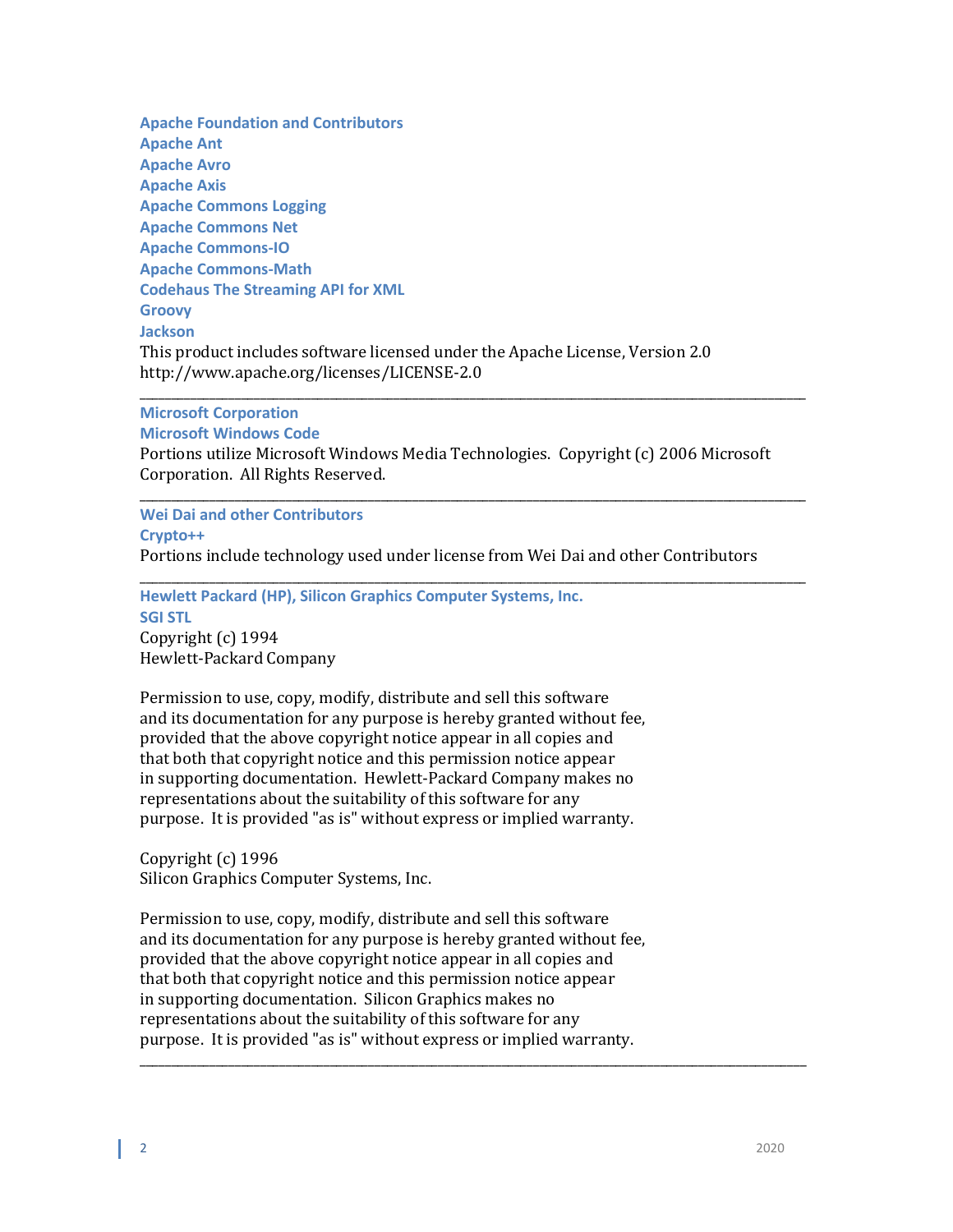# **Jean-loup Gailly, Mark Adler**

# **zlib**

Portions include technology used under license from Jean-loup Gailly and Mark Adler, and are copyrighted.

#### \_\_\_\_\_\_\_\_\_\_\_\_\_\_\_\_\_\_\_\_\_\_\_\_\_\_\_\_\_\_\_\_\_\_\_\_\_\_\_\_\_\_\_\_\_\_\_\_\_\_\_\_\_\_\_\_\_\_\_\_\_\_\_\_\_\_\_\_\_\_\_\_\_\_\_\_\_\_\_\_\_\_\_\_\_\_\_\_\_\_\_\_\_\_\_\_\_\_\_\_\_\_\_\_\_ **Eric Haines**

# **Code based Graphics Gems**

Portions include technology used under license from Eric Haines, and are copyrighted.

\_\_\_\_\_\_\_\_\_\_\_\_\_\_\_\_\_\_\_\_\_\_\_\_\_\_\_\_\_\_\_\_\_\_\_\_\_\_\_\_\_\_\_\_\_\_\_\_\_\_\_\_\_\_\_\_\_\_\_\_\_\_\_\_\_\_\_\_\_\_\_\_\_\_\_\_\_\_\_\_\_\_\_\_\_\_\_\_\_\_\_\_\_\_\_\_\_\_\_\_\_\_\_\_\_ **Mark Borgerding KISS FFT**  Copyright (c) 2003-2010, Mark Borgerding

# All rights reserved.

Redistribution and use in source and binary forms, with or without modification, are permitted provided that the following conditions are met:

 \* Redistributions of source code must retain the above copyright notice, this list of conditions and the following disclaimer.

 \* Redistributions in binary form must reproduce the above copyright notice, this list of conditions and the following disclaimer in the documentation and/or other materials provided with the distribution.

 \* Neither the author nor the names of any contributors may be used to endorse or promote products derived from this software without specific prior written permission.

THIS SOFTWARE IS PROVIDED BY THE COPYRIGHT HOLDERS AND CONTRIBUTORS "AS IS" AND ANY EXPRESS OR IMPLIED WARRANTIES, INCLUDING, BUT NOT LIMITED TO, THE IMPLIED WARRANTIES OF MERCHANTABILITY AND FITNESS FOR A PARTICULAR PURPOSE ARE DISCLAIMED. IN NO EVENT SHALL THE COPYRIGHT OWNER OR CONTRIBUTORS BE LIABLE FOR ANY DIRECT, INDIRECT, INCIDENTAL, SPECIAL, EXEMPLARY, OR CONSEQUENTIAL DAMAGES (INCLUDING, BUT NOT LIMITED TO, PROCUREMENT OF SUBSTITUTE GOODS OR SERVICES; LOSS OF USE, DATA, OR PROFITS; OR BUSINESS INTERRUPTION) HOWEVER CAUSED AND ON ANY THEORY OF LIABILITY, WHETHER IN CONTRACT, STRICT LIABILITY, OR TORT (INCLUDING NEGLIGENCE OR OTHERWISE) ARISING IN ANY WAY OUT OF THE USE OF THIS SOFTWARE, EVEN IF ADVISED OF THE POSSIBILITY OF SUCH DAMAGE.

\_\_\_\_\_\_\_\_\_\_\_\_\_\_\_\_\_\_\_\_\_\_\_\_\_\_\_\_\_\_\_\_\_\_\_\_\_\_\_\_\_\_\_\_\_\_\_\_\_\_\_\_\_\_\_\_\_\_\_\_\_\_\_\_\_\_\_\_\_\_\_\_\_\_\_\_\_\_\_\_\_\_\_\_\_\_\_\_\_\_\_\_\_\_\_\_\_\_\_\_\_\_\_\_\_ **Regents of the University of California, UNIX System Laboratories, Inc. FreeBSD standard assert.h** 

Copyright (c) 1992, 1993 The Regents of the University of California. All rights reserved.

(c) UNIX System Laboratories, Inc.

All or some portions of this file are derived from material licensed to the University of California by American Telephone and Telegraph Co. or Unix System Laboratories, Inc. and are reproduced herein with the permission of UNIX System Laboratories, Inc.

Redistribution and use in source and binary forms, with or without modification, are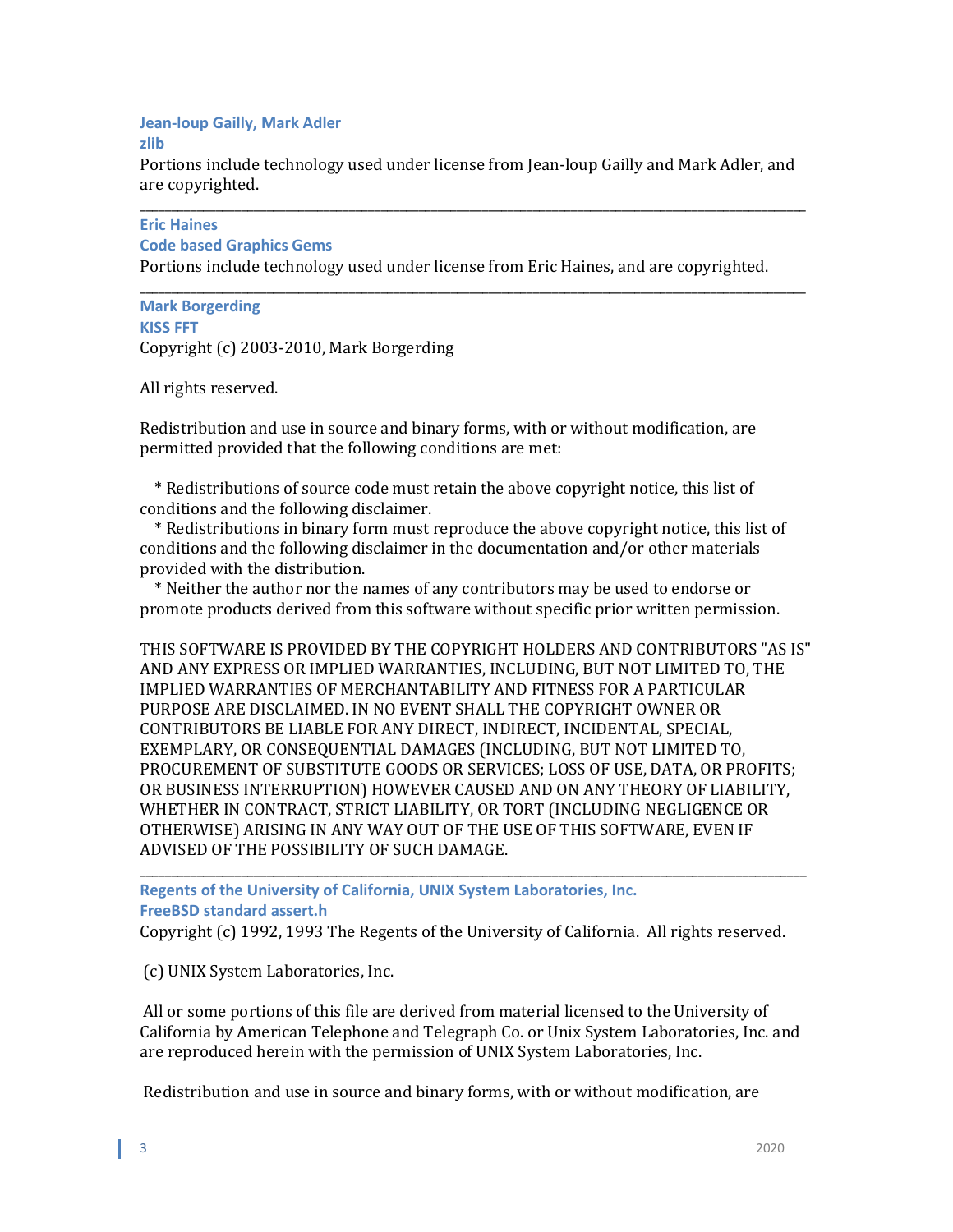permitted provided that the following conditions are met:

1. Redistributions of source code must retain the above copyright notice, this list of conditions and the following disclaimer.

2. Redistributions in binary form must reproduce the above copyright notice, this list of conditions and the following disclaimer in the documentation and/or other materials provided with the distribution.

3. Neither the name of the University nor the names of its contributors may be used to endorse or promote products derived from this software without specific prior written permission.

THIS SOFTWARE IS PROVIDED BY THE REGENTS AND CONTRIBUTORS ``AS IS'' AND ANY EXPRESS OR IMPLIED WARRANTIES, INCLUDING, BUT NOT LIMITED TO, THE IMPLIED WARRANTIES OF MERCHANTABILITY AND FITNESS FOR A PARTICULAR PURPOSE ARE DISCLAIMED. IN NO EVENT SHALL THE REGENTS OR CONTRIBUTORS BE LIABLE FOR ANY DIRECT, INDIRECT, INCIDENTAL, SPECIAL, EXEMPLARY, OR CONSEQUENTIAL DAMAGES (INCLUDING, BUT NOT LIMITED TO, PROCUREMENT OF SUBSTITUTE GOODS OR SERVICES; LOSS OF USE, DATA, OR PROFITS; OR BUSINESS INTERRUPTION) HOWEVER CAUSED AND ON ANY THEORY OF LIABILITY, WHETHER IN CONTRACT, STRICT LIABILITY, OR TORT (INCLUDING NEGLIGENCE OR OTHERWISE) ARISING IN ANY WAY OUT OF THE USE OF THIS SOFTWARE, EVEN IF ADVISED OF THE POSSIBILITY OF SUCH DAMAGE.

#### \_\_\_\_\_\_\_\_\_\_\_\_\_\_\_\_\_\_\_\_\_\_\_\_\_\_\_\_\_\_\_\_\_\_\_\_\_\_\_\_\_\_\_\_\_\_\_\_\_\_\_\_\_\_\_\_\_\_\_\_\_\_\_\_\_\_\_\_\_\_\_\_\_\_\_\_\_\_\_\_\_\_\_\_\_\_\_\_\_\_\_\_\_\_\_\_\_\_\_\_\_\_\_\_\_ **Jean-loup Gailly, Mark Adler**

**Zlib**

Portions include technology used under license from Jean-loup Gailly and Mark Adler, and are copyrighted.

#### \_\_\_\_\_\_\_\_\_\_\_\_\_\_\_\_\_\_\_\_\_\_\_\_\_\_\_\_\_\_\_\_\_\_\_\_\_\_\_\_\_\_\_\_\_\_\_\_\_\_\_\_\_\_\_\_\_\_\_\_\_\_\_\_\_\_\_\_\_\_\_\_\_\_\_\_\_\_\_\_\_\_\_\_\_\_\_\_\_\_\_\_\_\_\_\_\_\_\_\_\_\_\_\_\_ **James Clark**

**Expat XML Parser** 

Expat is licensed under the Mozilla Public License (MPL) Version 1.1, available at https://www.mozilla.org/en-US/MPL/1.1/. The source is available at https://libexpat.github.io/.

#### \_\_\_\_\_\_\_\_\_\_\_\_\_\_\_\_\_\_\_\_\_\_\_\_\_\_\_\_\_\_\_\_\_\_\_\_\_\_\_\_\_\_\_\_\_\_\_\_\_\_\_\_\_\_\_\_\_\_\_\_\_\_\_\_\_\_\_\_\_\_\_\_\_\_\_\_\_\_\_\_\_\_\_\_\_\_\_\_\_\_\_\_\_\_\_\_\_\_\_\_\_\_\_\_\_ **Microsoft Corporation**

**Code from MSDN article on \_splitpath\_s** 

[If you distribute in source code, include the following]:

Microsoft Limited Public License

This license governs use of code marked as "sample" or "example" available on this web site without a license agreement, as provided under the section above titled "NOTICE SPECIFIC TO SOFTWARE AVAILABLE ON THIS WEB SITE." If you use such code (the "software"), you accept this license. If you do not accept the license, do not use the software.

1. Definitions

The terms "reproduce," "reproduction," "derivative works," and "distribution" have the same meaning here as under U.S. copyright law.

A "contribution" is the original software, or any additions or changes to the software. A "contributor" is any person that distributes its contribution under this license.

"Licensed patents" are a contributor's patent claims that read directly on its contribution.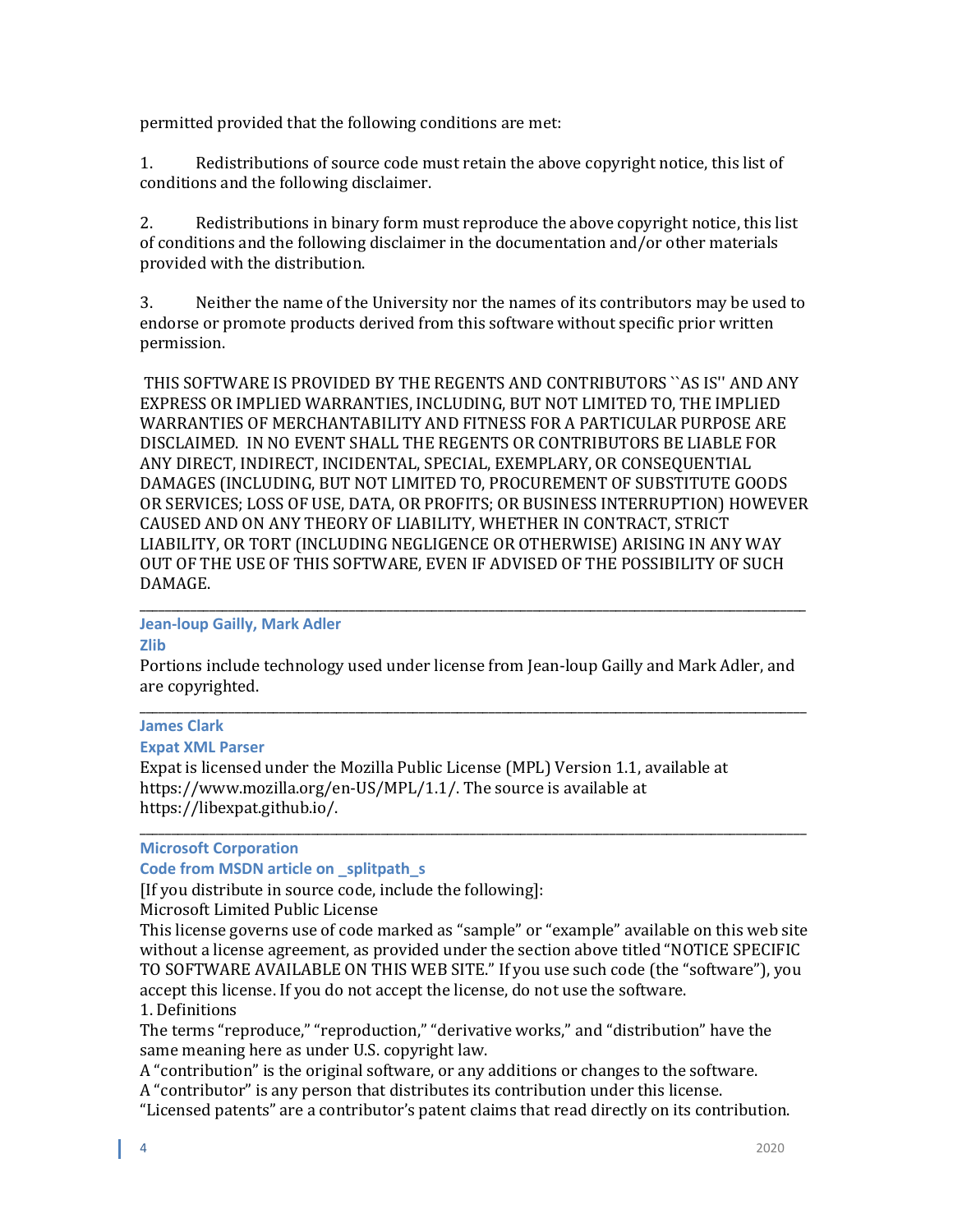2. Grant of Rights

(A) Copyright Grant - Subject to the terms of this license, including the license conditions and limitations in section 3, each contributor grants you a non-exclusive, worldwide, royalty-free copyright license to reproduce its contribution, prepare derivative works of its contribution, and distribute its contribution or any derivative works that you create. (B) Patent Grant - Subject to the terms of this license, including the license conditions and limitations in section 3, each contributor grants you a non-exclusive, worldwide, royaltyfree license under its licensed patents to make, have made, use, sell, offer for sale, import, and/or otherwise dispose of its contribution in the software or derivative works of the contribution in the software.

3. Conditions and Limitations

(A) No Trademark License- This license does not grant you rights to use any contributors' name, logo, or trademarks.

(B) If you bring a patent claim against any contributor over patents that you claim are infringed by the software, your patent license from such contributor to the software ends automatically.

(C) If you distribute any portion of the software, you must retain all copyright, patent, trademark, and attribution notices that are present in the software.

(D) If you distribute any portion of the software in source code form, you may do so only under this license by including a complete copy of this license with your distribution. If you distribute any portion of the software in compiled or object code form, you may only do so under a license that complies with this license.

(E) The software is licensed "as-is." You bear the risk of using it. The contributors give no express warranties, guarantees or conditions. You may have additional consumer rights under your local laws which this license cannot change. To the extent permitted under your local laws, the contributors exclude the implied warranties of merchantability, fitness for a particular purpose and non-infringement.

(F) Platform Limitation - The licenses granted in sections 2(A) and 2(B) extend only to the software or derivative works that you create that run on a Microsoft Windows operating system product.

#### \_\_\_\_\_\_\_\_\_\_\_\_\_\_\_\_\_\_\_\_\_\_\_\_\_\_\_\_\_\_\_\_\_\_\_\_\_\_\_\_\_\_\_\_\_\_\_\_\_\_\_\_\_\_\_\_\_\_\_\_\_\_\_\_\_\_\_\_\_\_\_\_\_\_\_\_\_\_\_\_\_\_\_\_\_\_\_\_\_\_\_\_\_\_\_\_\_\_\_\_\_\_\_\_\_ **Jeffrey Friedl**

# **JSON.lua 20100507 by Jeffrey Friedl**

Used with permission from Jeffrey Friedl. http://regex.info/blog/lua/json

#### \_\_\_\_\_\_\_\_\_\_\_\_\_\_\_\_\_\_\_\_\_\_\_\_\_\_\_\_\_\_\_\_\_\_\_\_\_\_\_\_\_\_\_\_\_\_\_\_\_\_\_\_\_\_\_\_\_\_\_\_\_\_\_\_\_\_\_\_\_\_\_\_\_\_\_\_\_\_\_\_\_\_\_\_\_\_\_\_\_\_\_\_\_\_\_\_\_\_\_\_\_\_\_\_\_ **RSA Data Security, Inc.**

# **RSA MD5**

Portions derived from the RSA Data Security, Inc. MD5 Message-Digest Algorithm.

#### \_\_\_\_\_\_\_\_\_\_\_\_\_\_\_\_\_\_\_\_\_\_\_\_\_\_\_\_\_\_\_\_\_\_\_\_\_\_\_\_\_\_\_\_\_\_\_\_\_\_\_\_\_\_\_\_\_\_\_\_\_\_\_\_\_\_\_\_\_\_\_\_\_\_\_\_\_\_\_\_\_\_\_\_\_\_\_\_\_\_\_\_\_\_\_\_\_\_\_\_\_\_\_\_\_ **University of Tennessee**

### **CLAPACK**

Copyright (c) 1992-2007, 1992-2008 The University of Tennessee. All rights reserved.

# COPYRIGHT

Additional copyrights may follow

# HEADER

Redistribution and use in source and binary forms, with or without modification, are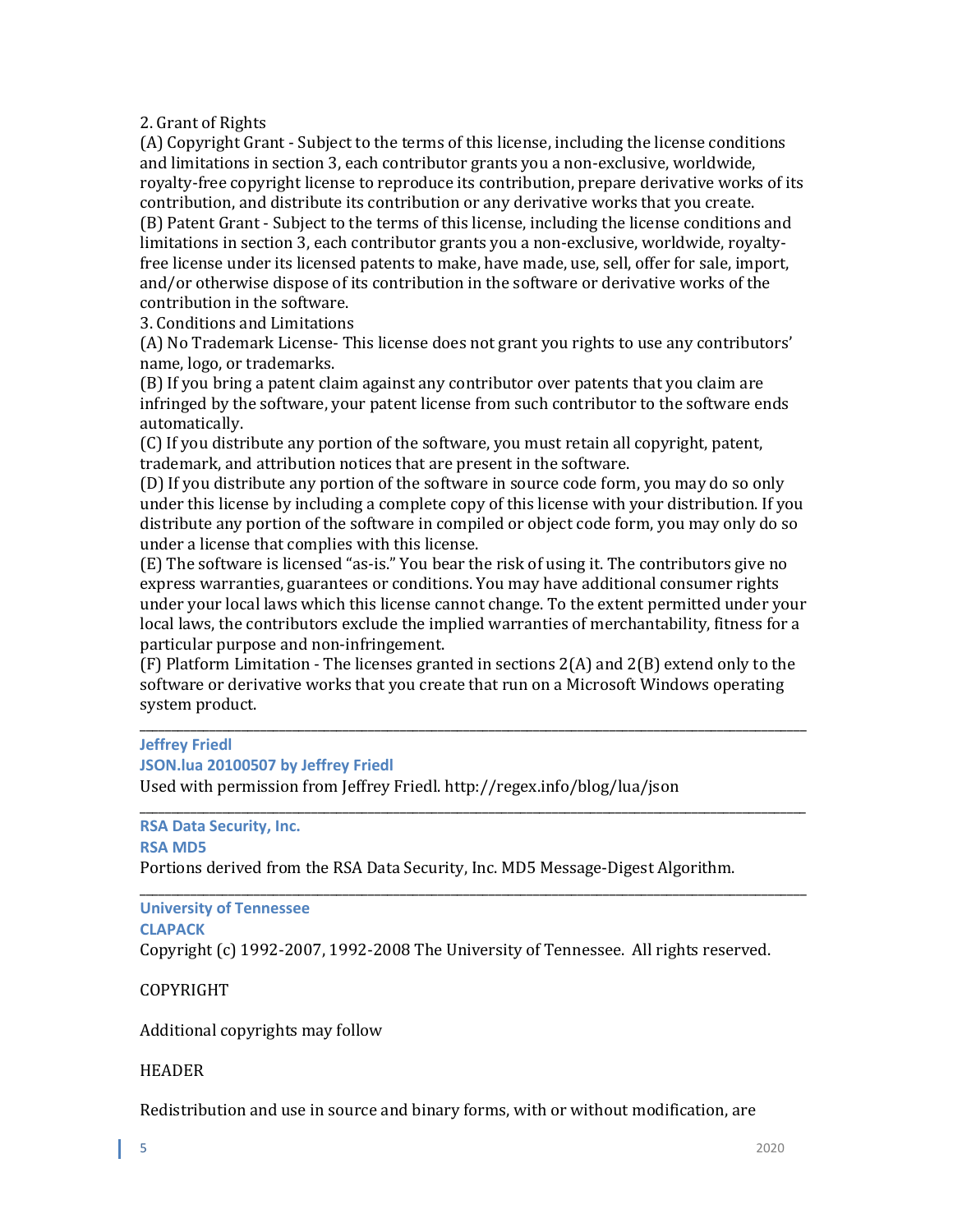permitted provided that the following conditions are met:

- Redistributions of source code must retain the above copyright notice, this list of conditions and the following disclaimer.

- Redistributions in binary form must reproduce the above copyright notice, this list of conditions and the following disclaimer listed in this license in the documentation and/or other materials provided with the distribution.

- Neither the name of the copyright holders nor the names of its contributors may be used to endorse or promote products derived from this software without specific prior written permission.

THIS SOFTWARE IS PROVIDED BY THE COPYRIGHT HOLDERS AND CONTRIBUTORS "AS IS" AND ANY EXPRESS OR IMPLIED WARRANTIES, INCLUDING, BUT NOT LIMITED TO, THE IMPLIED WARRANTIES OF MERCHANTABILITY AND FITNESS FOR A PARTICULAR PURPOSE ARE DISCLAIMED. IN NO EVENT SHALL THE COPYRIGHT OWNER OR CONTRIBUTORS BE LIABLE FOR ANY DIRECT, INDIRECT, INCIDENTAL, SPECIAL, EXEMPLARY, OR CONSEQUENTIAL DAMAGES (INCLUDING, BUT NOT LIMITED TO, PROCUREMENT OF SUBSTITUTE GOODS OR SERVICES; LOSS OF USE, DATA, OR PROFITS; OR BUSINESS INTERRUPTION) HOWEVER CAUSED AND ON ANY THEORY OF LIABILITY, WHETHER IN CONTRACT, STRICT LIABILITY, OR TORT (INCLUDING NEGLIGENCE OR OTHERWISE) ARISING IN ANY WAY OUT OF THE USE OF THIS SOFTWARE, EVEN IF ADVISED OF THE POSSIBILITY OF SUCH DAMAGE.

\_\_\_\_\_\_\_\_\_\_\_\_\_\_\_\_\_\_\_\_\_\_\_\_\_\_\_\_\_\_\_\_\_\_\_\_\_\_\_\_\_\_\_\_\_\_\_\_\_\_\_\_\_\_\_\_\_\_\_\_\_\_\_\_\_\_\_\_\_\_\_\_\_\_\_\_\_\_\_\_\_\_\_\_\_\_\_\_\_\_\_\_\_\_\_\_\_\_\_\_\_\_\_\_\_

**MainConcept LLC MainConcept Codec SDK** Portions copyright 2003 MainConcept AG.

\_\_\_\_\_\_\_\_\_\_\_\_\_\_\_\_\_\_\_\_\_\_\_\_\_\_\_\_\_\_\_\_\_\_\_\_\_\_\_\_\_\_\_\_\_\_\_\_\_\_\_\_\_\_\_\_\_\_\_\_\_\_\_\_\_\_\_\_\_\_\_\_\_\_\_\_\_\_\_\_\_\_\_\_\_\_\_\_\_\_\_\_\_\_\_\_\_\_\_\_\_\_\_\_\_ **TrueVisionSolutions Pty Ltd.**

**TrueVisionSolutions Face Tracker**

Face-tracking technology Copyright TrueVisionSolutions Pty Ltd.

### \_\_\_\_\_\_\_\_\_\_\_\_\_\_\_\_\_\_\_\_\_\_\_\_\_\_\_\_\_\_\_\_\_\_\_\_\_\_\_\_\_\_\_\_\_\_\_\_\_\_\_\_\_\_\_\_\_\_\_\_\_\_\_\_\_\_\_\_\_\_\_\_\_\_\_\_\_\_\_\_\_\_\_\_\_\_\_\_\_\_\_\_\_\_\_\_\_\_\_\_\_\_\_\_\_ **OpenSSL Project, Eric Young**

# **OpenSSL**

This product includes software developed by the OpenSSL Project for use in the OpenSSL Toolkit (http://www.openssl.org/)

Copyright (c) 1998-2008, 1998-2011, 1998-2016, 1998-2018 The OpenSSL Project. All rights reserved.

Redistribution and use in source and binary forms, with or without modification, are permitted provided that the following conditions are met:

1. Redistributions of source code must retain the above copyright notice, this list of conditions and the following disclaimer.

2. Redistributions in binary form must reproduce the above copyright notice, this list of conditions and the following disclaimer in the documentation and/or other materials provided with the distribution.

3. All advertising materials mentioning features or use of this software must display the following acknowledgment: "This product includes software developed by the OpenSSL Project for use in the OpenSSL Toolkit. (http://www.openssl.org/)"

4. The names "OpenSSL Toolkit" and "OpenSSL Project" must not be used to endorse or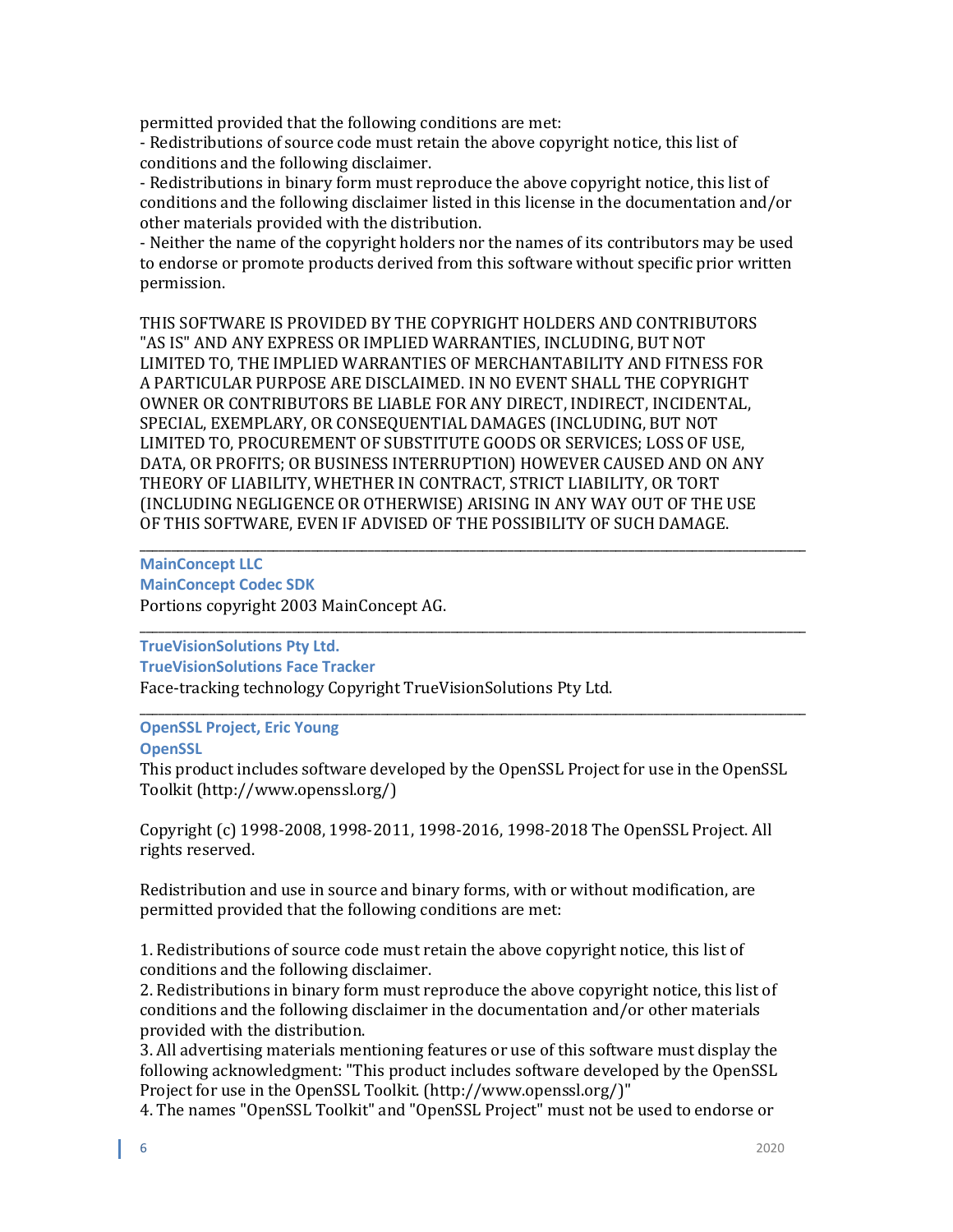promote products derived from this software without prior written permission. For written permission, please contact openssl-core@openssl.org.

5. Products derived from this software may not be called "OpenSSL" nor may "OpenSSL" appear in their names without prior written permission of the OpenSSL Project.

. Redistributions of any form whatsoever must retain the following acknowledgment: "This product includes software developed by the OpenSSL Project for use in the OpenSSL Toolkit (http://www.openssl.org/)"

THIS SOFTWARE IS PROVIDED BY THE OpenSSL PROJECT "AS IS" AND ANY EXPRESSED OR IMPLIED WARRANTIES, INCLUDING, BUT NOT LIMITED TO, THE IMPLIED WARRANTIES OF MERCHANTABILITY AND FITNESS FOR A PARTICULAR PURPOSE ARE DISCLAIMED. IN NO EVENT SHALL THE OpenSSL PROJECT OR ITS CONTRIBUTORS BE LIABLE FOR ANY DIRECT, INDIRECT, INCIDENTAL, SPECIAL, EXEMPLARY, OR CONSEQUENTIAL DAMAGES INCLUDING, BUT NOT LIMITED TO, PROCUREMENT OF SUBSTITUTE GOODS OR SERVICES; LOSS OF USE, DATA, OR PROFITS; OR BUSINESS INTERRUPTION) HOWEVER CAUSED AND ON ANY THEORY OF LIABILITY, WHETHER IN CONTRACT, STRICT LIABILITY, OR TORT INCLUDING NEGLIGENCE OR OTHERWISE) ARISING IN ANY WAY OUT OF THE USE OF THIS SOFTWARE, EVEN IF ADVISED OF THE POSSIBILITY OF SUCH DAMAGE. ============================================================

This product includes cryptographic software written by Eric Young (eay@cryptsoft.com). This product includes software written by Tim Hudson (tjh@cryptsoft.com).

Original SSLeay License

-----------------------

Copyright (C) 1995-1998 Eric Young (eay@cryptsoft.com) All rights reserved.

This package is an SSL implementation written by Eric Young (eay@cryptsoft.com).

The implementation was written so as to conform with Netscapes SSL.

This library is free for commercial and non-commercial use as long as the following conditions are aheared to.

The following conditions apply to all code found in this distribution, be it the RC4, RSA, lhash, DES, etc., code; not just the SSL code. The SSL documentation included with this distribution is covered by the same copyright terms except that the holder is Tim Hudson (tjh@cryptsoft.com).

Copyright remains Eric Young's, and as such any Copyright notices in the code are not to be removed.

If this package is used in a product, Eric Young should be given attribution as the author of the parts of the library used.

This can be in the form of a textual message at program startup or in documentation (online or textual) provided with the package.

Redistribution and use in source and binary forms, with or without modification, are permitted provided that the following conditions are met: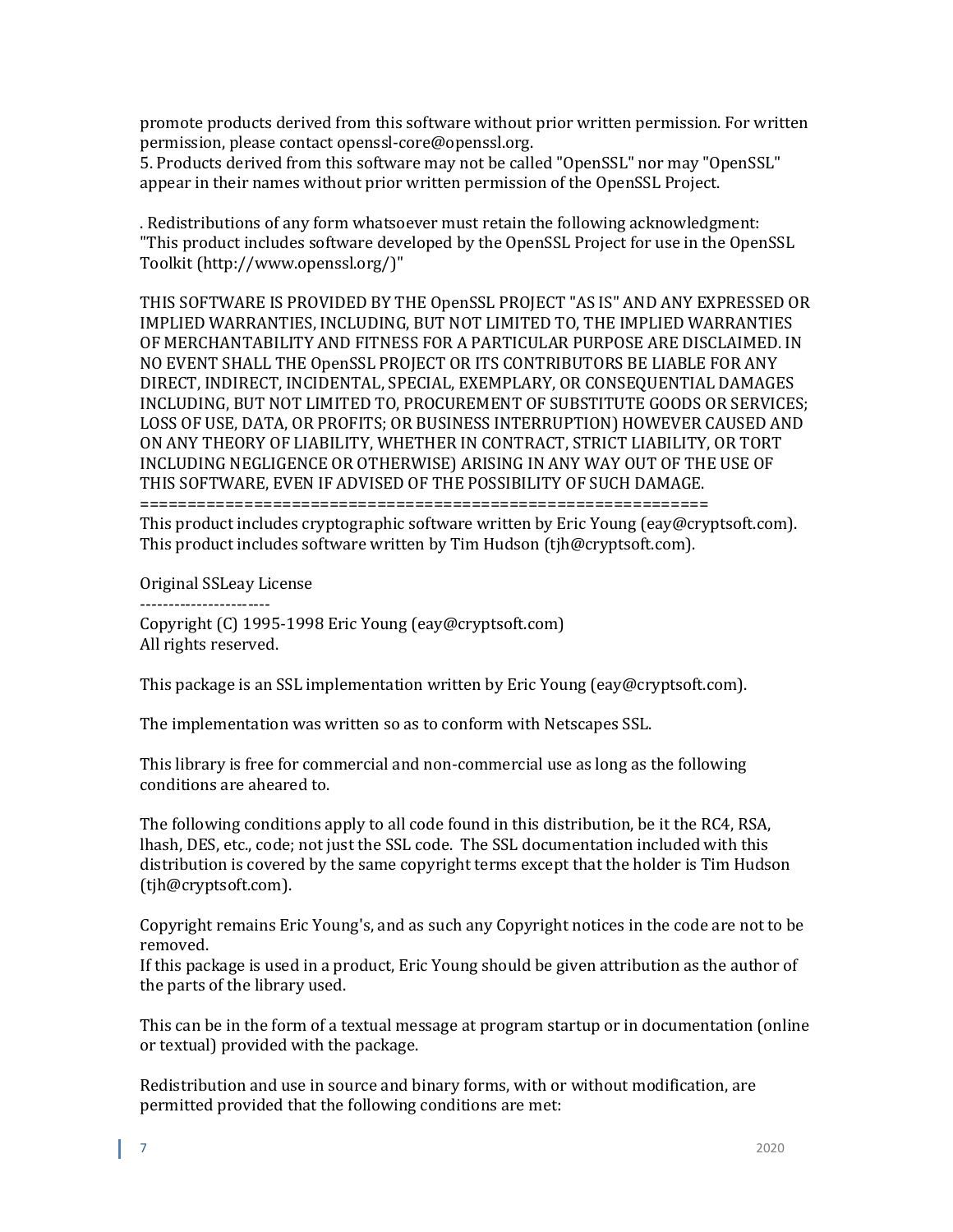1. Redistributions of source code must retain the copyright notice, this list of conditions and the following disclaimer.

2. Redistributions in binary form must reproduce the above copyright notice, this list of conditions and the following disclaimer in the documentation and/or other materials provided with the distribution.

3. All advertising materials mentioning features or use of this software must display the following acknowledgement: "This product includes cryptographic software written by Eric Young (eay@cryptsoft.com)" The word 'cryptographic' can be left out if the rouines from the library being used are not cryptographic related :-).

4. If you include any Windows specific code (or a derivative thereof) from the apps directory (application code) you must include an acknowledgement: "This product includes software written by Tim Hudson (tjh@cryptsoft.com)"

THIS SOFTWARE IS PROVIDED BY ERIC YOUNG "AS IS" AND ANY EXPRESS OR IMPLIED WARRANTIES, INCLUDING, BUT NOT LIMITED TO, THE IMPLIED WARRANTIES OF MERCHANTABILITY AND FITNESS FOR A PARTICULAR PURPOSE ARE DISCLAIMED. IN NO EVENT SHALL THE AUTHOR OR CONTRIBUTORS BE LIABLE FOR ANY DIRECT, INDIRECT, INCIDENTAL, SPECIAL, EXEMPLARY, OR CONSEQUENTIAL DAMAGES (INCLUDING, BUT NOT LIMITED TO, PROCUREMENT OF SUBSTITUTE GOODS OR SERVICES; LOSS OF USE, DATA, OR PROFITS; OR BUSINESS INTERRUPTION) HOWEVER CAUSED AND ON ANY THEORY OF LIABILITY, WHETHER IN CONTRACT, STRICT LIABILITY, OR TORT (INCLUDING NEGLIGENCE OR OTHERWISE) ARISING IN ANY WAY OUT OF THE USE OF THIS SOFTWARE, EVEN IF ADVISED OF THE POSSIBILITY OF SUCH DAMAGE.

The licence and distribution terms for any publically available version or derivative of this code cannot be changed. i.e. this code cannot simply be copied and put under another distribution licence [including the GNU Public Licence.]

\_\_\_\_\_\_\_\_\_\_\_\_\_\_\_\_\_\_\_\_\_\_\_\_\_\_\_\_\_\_\_\_\_\_\_\_\_\_\_\_\_\_\_\_\_\_\_\_\_\_\_\_\_\_\_\_\_\_\_\_\_\_\_\_\_\_\_\_\_\_\_\_\_\_\_\_\_\_\_\_\_\_\_\_\_\_\_\_\_\_\_\_\_\_\_\_\_\_\_\_\_\_\_\_\_ **Verity, Inc. (acquired by Autonomy) LMBuilder API SoftSound**  Portions include technology used under license from Autonomy, and are copyrighted.

\_\_\_\_\_\_\_\_\_\_\_\_\_\_\_\_\_\_\_\_\_\_\_\_\_\_\_\_\_\_\_\_\_\_\_\_\_\_\_\_\_\_\_\_\_\_\_\_\_\_\_\_\_\_\_\_\_\_\_\_\_\_\_\_\_\_\_\_\_\_\_\_\_\_\_\_\_\_\_\_\_\_\_\_\_\_\_\_\_\_\_\_\_\_\_\_\_\_\_\_\_\_\_\_\_ **Dieter Baron, Thomas Klausner, Brian Maher lua-yajl by Brian Maher**  http://www.nih.at/libzip/

Copyright (C) 1999-2008 Dieter Baron and Thomas Klausner The authors can be contacted at <libzip@nih.at>

Redistribution and use in source and binary forms, with or without modification, are permitted provided that the following conditions are met:

1. Redistributions of source code must retain the above copyright notice, this list of conditions and the following disclaimer.

2. Redistributions in binary form must reproduce the above copyright notice, this list of conditions and the following disclaimer in the documentation and/or other materials provided with the distribution.

3. The names of the authors may not be used to endorse or promote products derived from this software without specific prior written permission.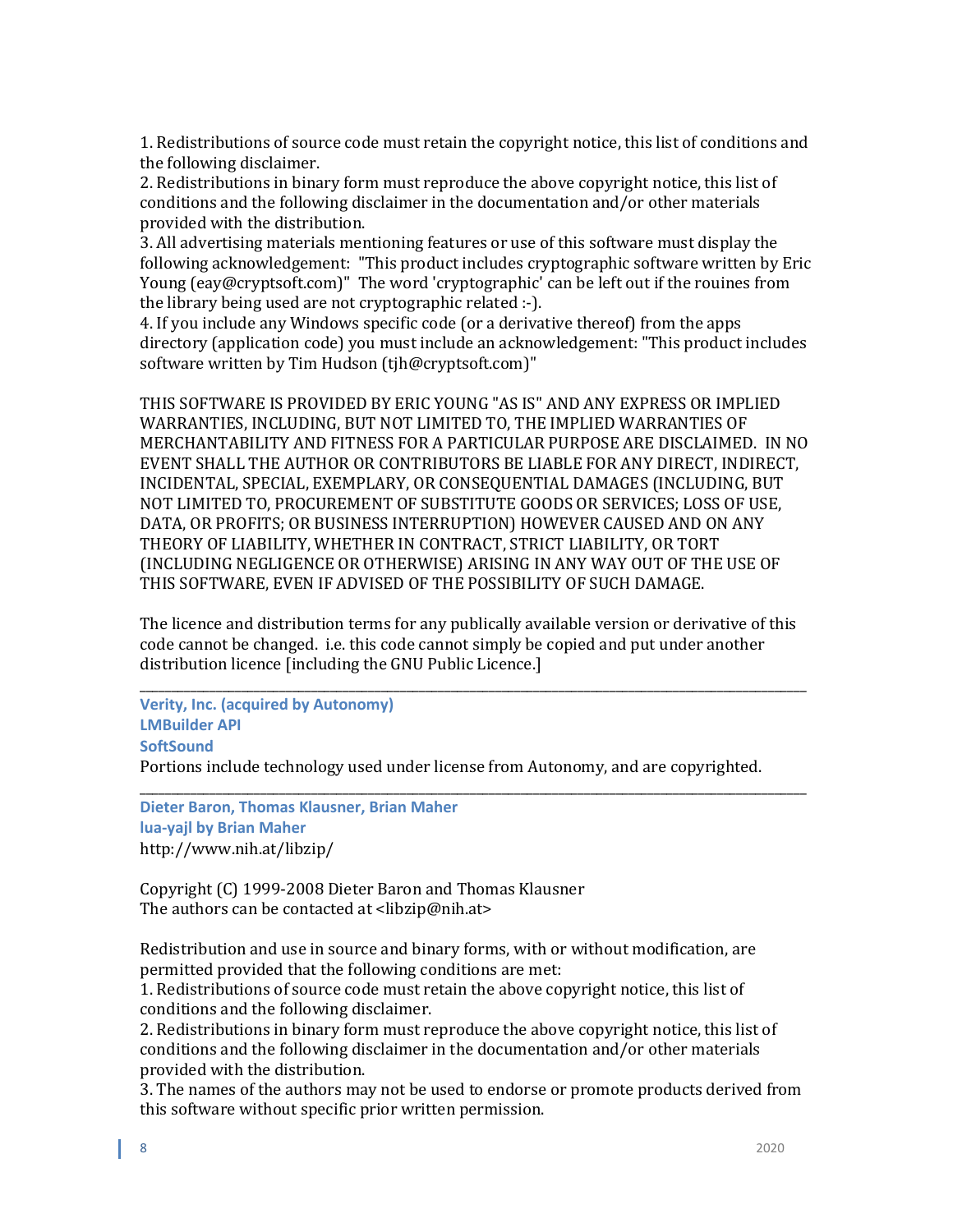THIS SOFTWARE IS PROVIDED BY THE AUTHORS ``AS IS'' AND ANY EXPRESS OR IMPLIED WARRANTIES, INCLUDING, BUT NOT LIMITED TO, THE IMPLIED WARRANTIES OF MERCHANTABILITY AND FITNESS FOR A PARTICULAR PURPOSE ARE DISCLAIMED. IN NO EVENT SHALL THE AUTHORS BE LIABLE FOR ANY DIRECT, INDIRECT, INCIDENTAL, SPECIAL, EXEMPLARY, OR CONSEQUENTIAL DAMAGES (INCLUDING, BUT NOT LIMITED TO, PROCUREMENT OF SUBSTITUTE GOODS OR SERVICES; LOSS OF USE, DATA, OR PROFITS; OR BUSINESS INTERRUPTION) HOWEVER CAUSED AND ON ANY THEORY OF LIABILITY, WHETHER IN CONTRACT, STRICT LIABILITY, OR TORT (INCLUDING NEGLIGENCE OR OTHERWISE) ARISING IN ANY WAY OUT OF THE USE OF THIS SOFTWARE, EVEN IF ADVISED OF THE POSSIBILITY OF SUCH DAMAGE.

Lua-zip

Author : Brian Maher <maherb at brimworks dot com> Library : lua\_zip - Lua 5.1 interface to libzip

 $-$ 

The MIT License

Copyright (c) 2009 Brian Maher

Permission is hereby granted, free of charge, to any person obtaining a copy of this software and associated documentation files (the "Software"), to deal in the Software without restriction, including without limitation the rights to use, copy, modify, merge, publish, distribute, sublicense, and/or sell copies of the Software, and to permit persons to whom the Software is furnished to do so, subject to the following conditions:

The above copyright notice and this permission notice shall be included in all copies or substantial portions of the Software.

THE SOFTWARE IS PROVIDED "AS IS", WITHOUT WARRANTY OF ANY KIND, EXPRESS OR IMPLIED, INCLUDING BUT NOT LIMITED TO THE WARRANTIES OF MERCHANTABILITY, FITNESS FOR A PARTICULAR PURPOSE AND NONINFRINGEMENT. IN NO EVENT SHALL THE AUTHORS OR COPYRIGHT HOLDERS BE LIABLE FOR ANY CLAIM, DAMAGES OR OTHER LIABILITY, WHETHER IN AN ACTION OF CONTRACT, TORT OR OTHERWISE, ARISING FROM, OUT OF OR IN CONNECTION WITH THE SOFTWARE OR THE USE OR OTHER DEALINGS IN THE SOFTWARE.

\_\_\_\_\_\_\_\_\_\_\_\_\_\_\_\_\_\_\_\_\_\_\_\_\_\_\_\_\_\_\_\_\_\_\_\_\_\_\_\_\_\_\_\_\_\_\_\_\_\_\_\_\_\_\_\_\_\_\_\_\_\_\_\_\_\_\_\_\_\_\_\_\_\_\_\_\_\_\_\_\_\_\_\_\_\_\_\_\_\_\_\_\_\_\_\_\_\_\_\_\_\_\_\_\_

-----------------------------

To use this library, you need libzip, get it here: http://www.nih.at/libzip/

**Glenn Randers-Pehrson & Contributors**

**libpng**

COPYRIGHT NOTICE, DISCLAIMER, and LICENSE: If you modify libpng you may insert additional notices immediately following this sentence.

This code is released under the libpng license.

libpng versions 1.2.6, August 15, 2004, through 1.2.49, March 29, 2012, are Copyright (c)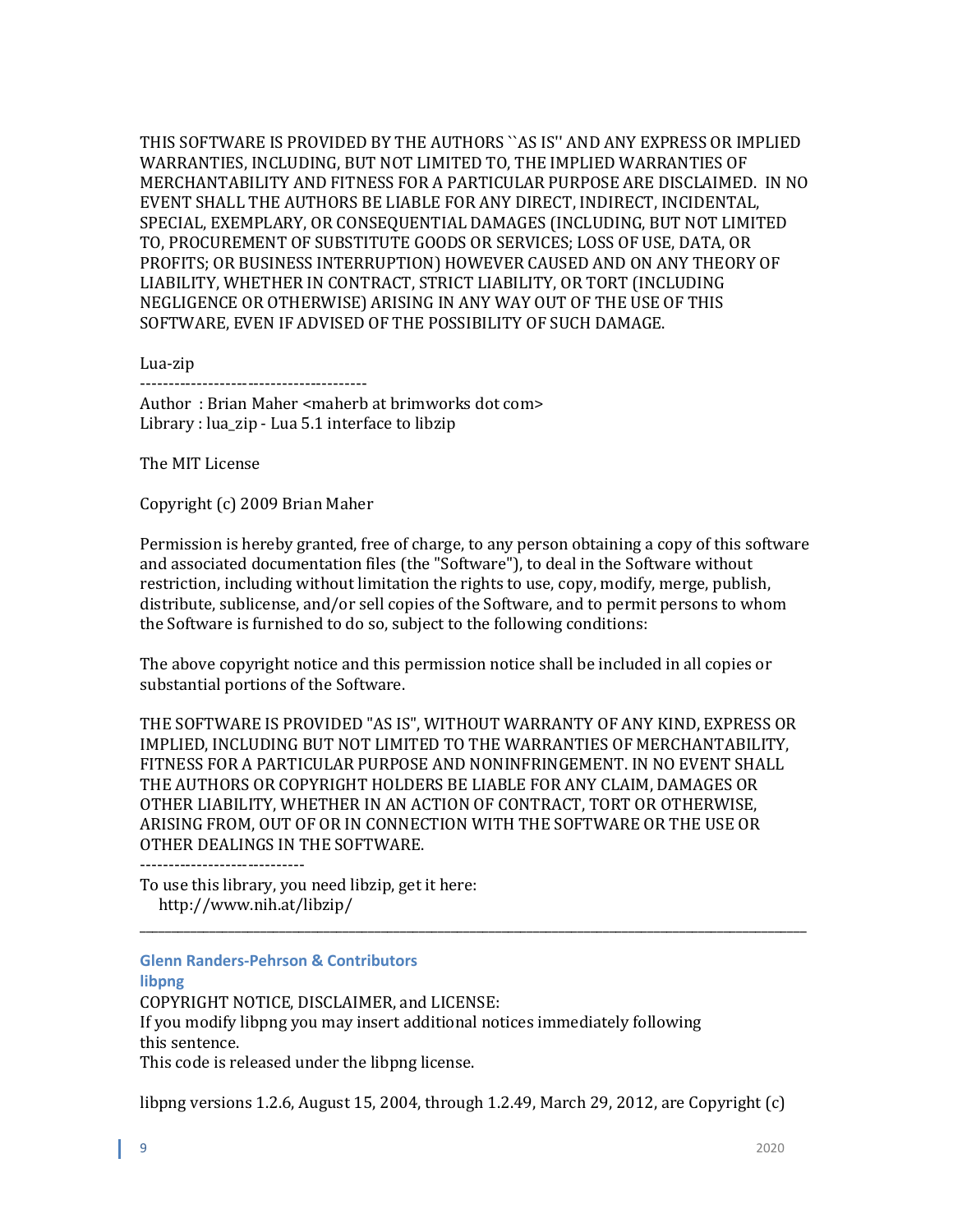2004, 2006-2011 Glenn Randers-Pehrson, and are distributed according to the same disclaimer and license as libpng-1.2.5 with the following individual added to the list of Contributing Authors:

Cosmin Truta

libpng versions 1.0.7, July 1, 2000, through 1.2.5, October 3, 2002, are Copyright (c) 2000- 2002 Glenn Randers-Pehrson, and are distributed according to the same disclaimer and license as libpng-1.0.6 with the following individuals added to the list of Contributing Authors:

Simon-Pierre Cadieux Eric S. Raymond Gilles Vollant

and with the following additions to the disclaimer:

There is no warranty against interference with your enjoyment of the library or against infringement. There is no warranty that our efforts or the library will fulfill any of your particular purposes or needs. This library is provided with all faults, and the entire risk of satisfactory quality, performance, accuracy, and effort is with the user.

libpng versions 0.97, January 1998, through 1.0.6, March 20, 2000, are Copyright (c) 1998, 1999, 2000 Glenn Randers-Pehrson, and are distributed according to the same disclaimer and license as libpng-0.96,

with the following individuals added to the list of Contributing Authors:

Tom Lane Glenn Randers-Pehrson Willem van Schaik

libpng versions 0.89, June 1996, through 0.96, May 1997, are Copyright (c) 1996, 1997 Andreas Dilger Distributed according to the same disclaimer and license as libpng-0.88, with the following individuals added to the list of Contributing Authors:

John Bowler Kevin Bracey Sam Bushell Magnus Holmgren Greg Roelofs Tom Tanner

libpng versions 0.5, May 1995, through 0.88, January 1996, are Copyright (c) 1995, 1996 Guy Eric Schalnat, Group 42, Inc.

For the purposes of this copyright and license, "Contributing Authors" is defined as the following set of individuals:

Andreas Dilger Dave Martindale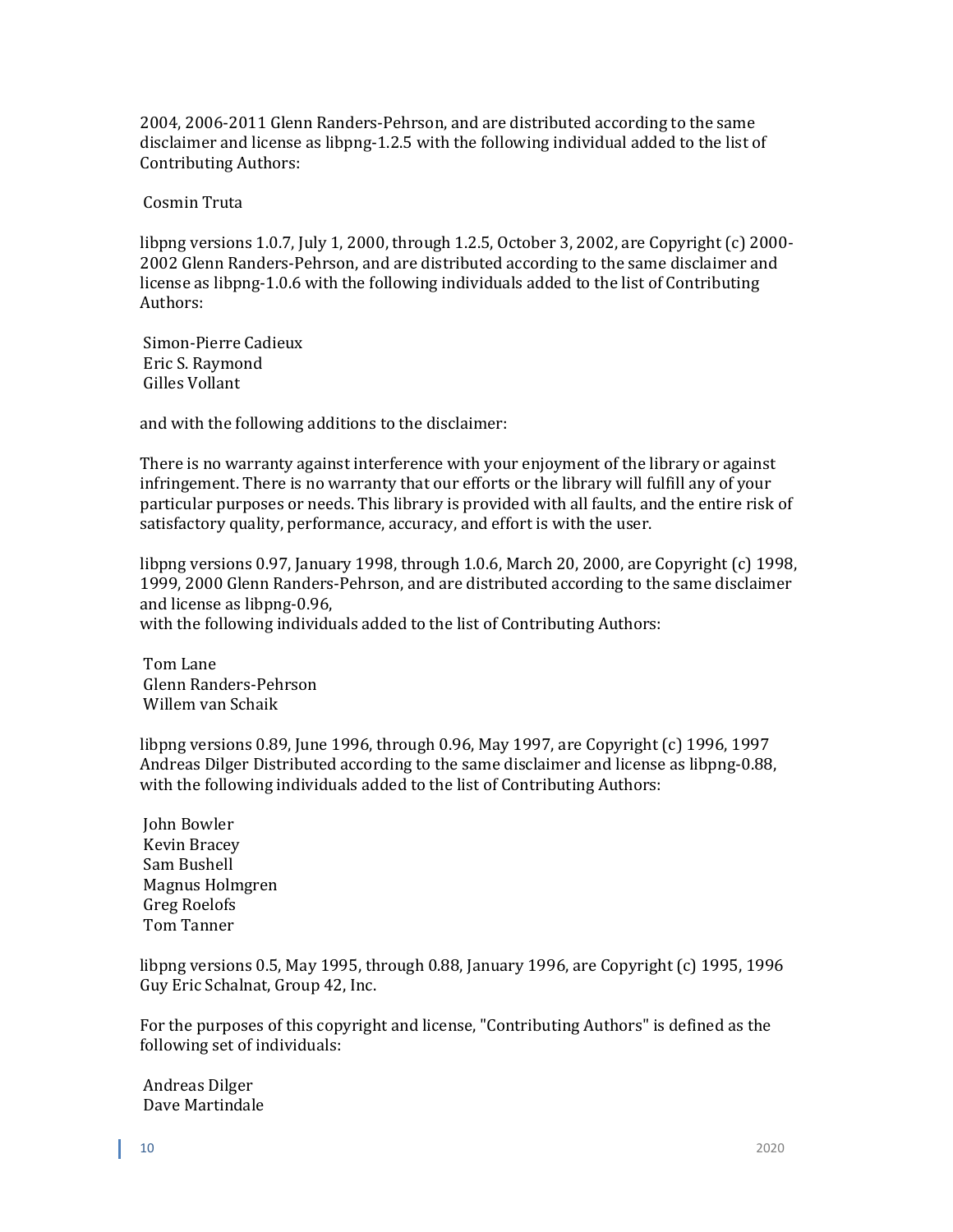Guy Eric Schalnat Paul Schmidt Tim Wegner

The PNG Reference Library is supplied "AS IS".The Contributing Authors and Group 42, Inc. disclaim all warranties, expressed or implied, including, without limitation, the warranties of merchantability and of fitness for any purpose.The Contributing Authors and Group 42, Inc. assume no liability for direct, indirect, incidental, special, exemplary, or consequential damages, which may result from the use of the PNG Reference Library, even if advised of the possibility of such damage.

Permission is hereby granted to use, copy, modify, and distribute this source code, or portions hereof, for any purpose, without fee, subject to the following restrictions:

1. The origin of this source code must not be misrepresented.

2. Altered versions must be plainly marked as such and must not be misrepresented as being the original source.

3. This Copyright notice may not be removed or altered from any source or altered source distribution.

The Contributing Authors and Group 42, Inc. specifically permit, without fee, and encourage the use of this source code as a component to supporting the PNG file format in commercial products. If you use this source code in a product, acknowledgment is not required but would be appreciated.

\_\_\_\_\_\_\_\_\_\_\_\_\_\_\_\_\_\_\_\_\_\_\_\_\_\_\_\_\_\_\_\_\_\_\_\_\_\_\_\_\_\_\_\_\_\_\_\_\_\_\_\_\_\_\_\_\_\_\_\_\_\_\_\_\_\_\_\_\_\_\_\_\_\_\_\_\_\_\_\_\_\_\_\_\_\_\_\_\_\_\_\_\_\_\_\_\_\_\_\_\_\_\_\_\_ **Wei Dai and other Contributors**

**Crypto++**

Portions include technology used under license from Wei Dai and other Contributors

\_\_\_\_\_\_\_\_\_\_\_\_\_\_\_\_\_\_\_\_\_\_\_\_\_\_\_\_\_\_\_\_\_\_\_\_\_\_\_\_\_\_\_\_\_\_\_\_\_\_\_\_\_\_\_\_\_\_\_\_\_\_\_\_\_\_\_\_\_\_\_\_\_\_\_\_\_\_\_\_\_\_\_\_\_\_\_\_\_\_\_\_\_\_\_\_\_\_\_\_\_\_\_\_\_ **Jean Loup Gailly and Mark Adler**

**zlib**

Portions include technology used under license from Jean-loup Gailly and Mark Adler, and are copyrighted.

\_\_\_\_\_\_\_\_\_\_\_\_\_\_\_\_\_\_\_\_\_\_\_\_\_\_\_\_\_\_\_\_\_\_\_\_\_\_\_\_\_\_\_\_\_\_\_\_\_\_\_\_\_\_\_\_\_\_\_\_\_\_\_\_\_\_\_\_\_\_\_\_\_\_\_\_\_\_\_\_\_\_\_\_\_\_\_\_\_\_\_\_\_\_\_\_\_\_\_\_\_\_\_\_\_ **Benoît Jacob, Gaël Guennebaud**

### **Eigen**

Eigen is licensed under the Mozilla Public License (MPL) Version 2.0, available at https://mozilla.org/MPL/2.0/. The source is available at https://bitbucket.org/eigen/eigen.

Adobe's modifications are available in source form at http://download.adobe.com/pub/adobe/photoshop/cameraraw/Eigen\_modifications.zip.

#### \_\_\_\_\_\_\_\_\_\_\_\_\_\_\_\_\_\_\_\_\_\_\_\_\_\_\_\_\_\_\_\_\_\_\_\_\_\_\_\_\_\_\_\_\_\_\_\_\_\_\_\_\_\_\_\_\_\_\_\_\_\_\_\_\_\_\_\_\_\_\_\_\_\_\_\_\_\_\_\_\_\_\_\_\_\_\_\_\_\_\_\_\_\_\_\_\_\_\_\_\_\_\_\_\_ **MPEG LA LLC**

### **MainConcept Codec SDK**

THIS PRODUCT IS LICENSED UNDER THE AVC PATENT PORTFOLIO LICENSE FOR THE PERSONAL AND NON-COMMERCIAL USE OF A CONSUMER TO (I) ENCODE VIDEO IN COMPLIANCE WITH THE AVC STANDARD ("AVC VIDEO") AND/OR (II) DECODE AVC VIDEO THAT WAS ENCODED BY A CONSUMER ENGAGED IN A PERSONAL AND NON-COMMERCIAL ACTIVITY AND/OR WAS OBTAINED FROM A VIDEO PROVIDER LICENSED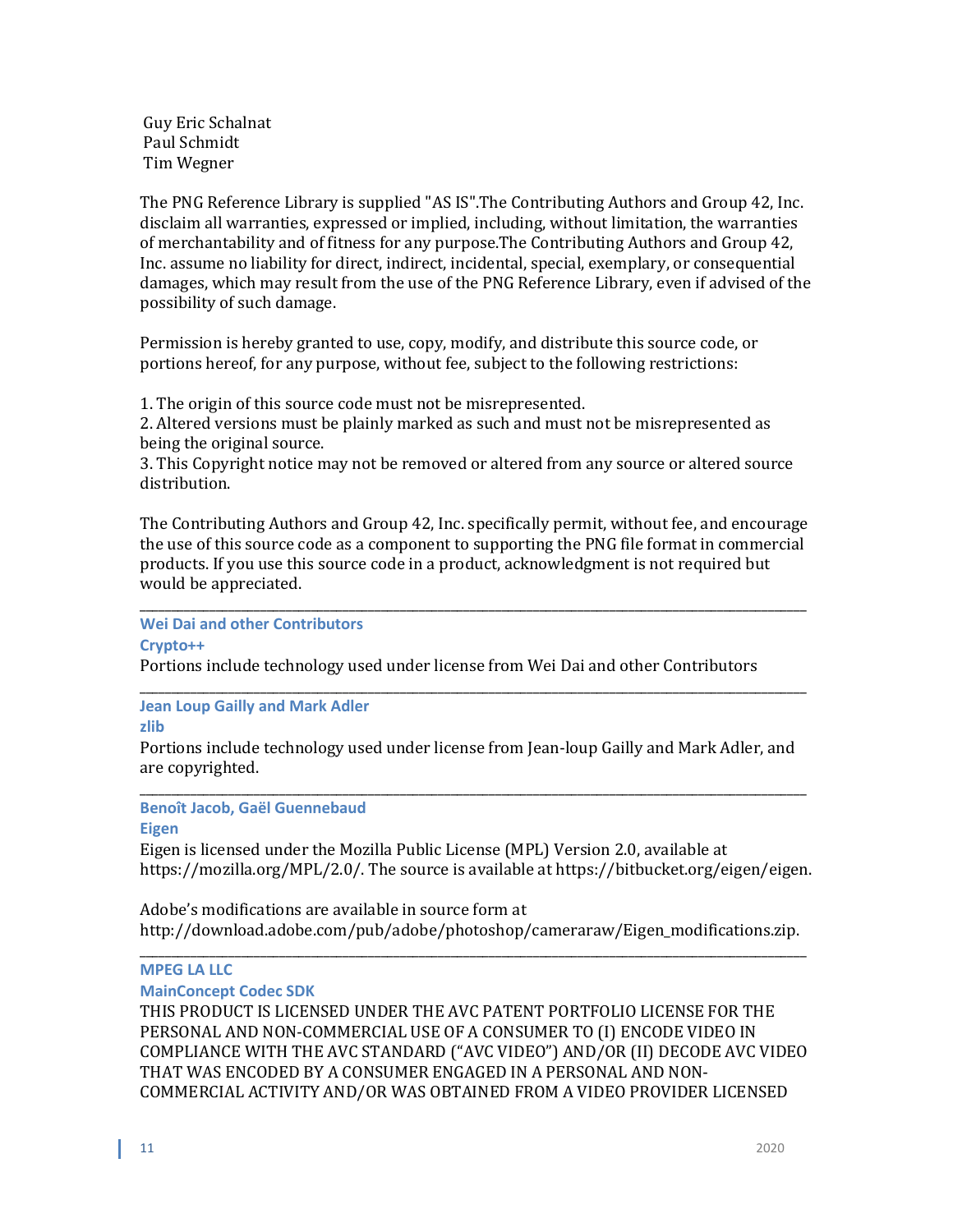TO PROVIDE AVC VIDEO. NO LICENSE IS GRANTED OR SHALL BE IMPLIED FOR ANY OTHER USE. ADDITIONAL INFORMATION MAY BE OBTAINED FROM MPEG LA, L.L.C. SEE HTTP://WWW.MPEGLA.COM.

#### \_\_\_\_\_\_\_\_\_\_\_\_\_\_\_\_\_\_\_\_\_\_\_\_\_\_\_\_\_\_\_\_\_\_\_\_\_\_\_\_\_\_\_\_\_\_\_\_\_\_\_\_\_\_\_\_\_\_\_\_\_\_\_\_\_\_\_\_\_\_\_\_\_\_\_\_\_\_\_\_\_\_\_\_\_\_\_\_\_\_\_\_\_\_\_\_\_\_\_\_\_\_\_\_\_ **NVIDIA Corporation**

**NVIDIA NSight Tools Extension Library** Copyright 1993-2010 NVIDIA Corporation. All rights reserved.

# NOTICE TO USER:

This source code is subject to NVIDIA ownership rights under U.S. and international Copyright laws. Users and possessors of this source code are hereby granted a nonexclusive, royalty-free license to use this code in individual and commercial software.

NVIDIA MAKES NO REPRESENTATION ABOUT THE SUITABILITY OF THIS SOURCE CODE FOR ANY PURPOSE. IT IS PROVIDED "AS IS" WITHOUT EXPRESS OR IMPLIED WARRANTY OF ANY KIND. NVIDIA DISCLAIMS ALL WARRANTIES WITH REGARD TO THIS SOURCE CODE, INCLUDING ALL IMPLIED WARRANTIES OF MERCHANTABILITY, NONINFRINGEMENT, AND FITNESS FOR A PARTICULAR PURPOSE. IN NO EVENT SHALL NVIDIA BE LIABLE FOR ANY SPECIAL, INDIRECT, INCIDENTAL, OR CONSEQUENTIAL DAMAGES, OR ANY DAMAGES WHATSOEVER RESULTING FROM LOSS OF USE, DATA OR PROFITS, WHETHER IN AN ACTION OF CONTRACT, NEGLIGENCE OR OTHER TORTIOUS ACTION, ARISING OUT OF OR IN CONNECTION WITH THE USE OR PERFORMANCE OF THIS SOURCE CODE.

U.S. Government End Users. This source code is a "commercial item" as that term is defined at 48 C.F.R. 2.101 (OCT 1995), consisting of "commercial computer software" and "commercial computer software documentation" as such terms are used in 48 C.F.R. 12.212 (SEPT 1995) and is provided to the U.S. Government only as a commercial end item. Consistent with 48 C.F.R.12.212 and 48 C.F.R. 227.7202-1 through 227.7202-4 (JUNE 1995), all U.S. Government End Users acquire the source code with only those rights set forth herein.

Any use of this source code in individual and commercial software must include, in the user documentation and internal comments to the code, the above Disclaimer and U.S. Government End Users Notice.

\_\_\_\_\_\_\_\_\_\_\_\_\_\_\_\_\_\_\_\_\_\_\_\_\_\_\_\_\_\_\_\_\_\_\_\_\_\_\_\_\_\_\_\_\_\_\_\_\_\_\_\_\_\_\_\_\_\_\_\_\_\_\_\_\_\_\_\_\_\_\_\_\_\_\_\_\_\_\_\_\_\_\_\_\_\_\_\_\_\_\_\_\_\_\_\_\_\_\_\_\_\_\_\_\_ **Julian Seward Bzip2** (C) 1996-2010 Julian R Seward. All rights reserved.

Redistribution and use in source and binary forms, with or without modification, are permitted provided that the following conditions are met:

1. Redistributions of source code must retain the above copyright notice, this list of conditions and the following disclaimer.

2. The origin of this software must not be misrepresented; you must not claim that you wrote the original software. If you use this software in a product, an acknowledgment in the product documentation would be appreciated but is not required.

3. Altered source versions must be plainly marked as such, and must not be misrepresented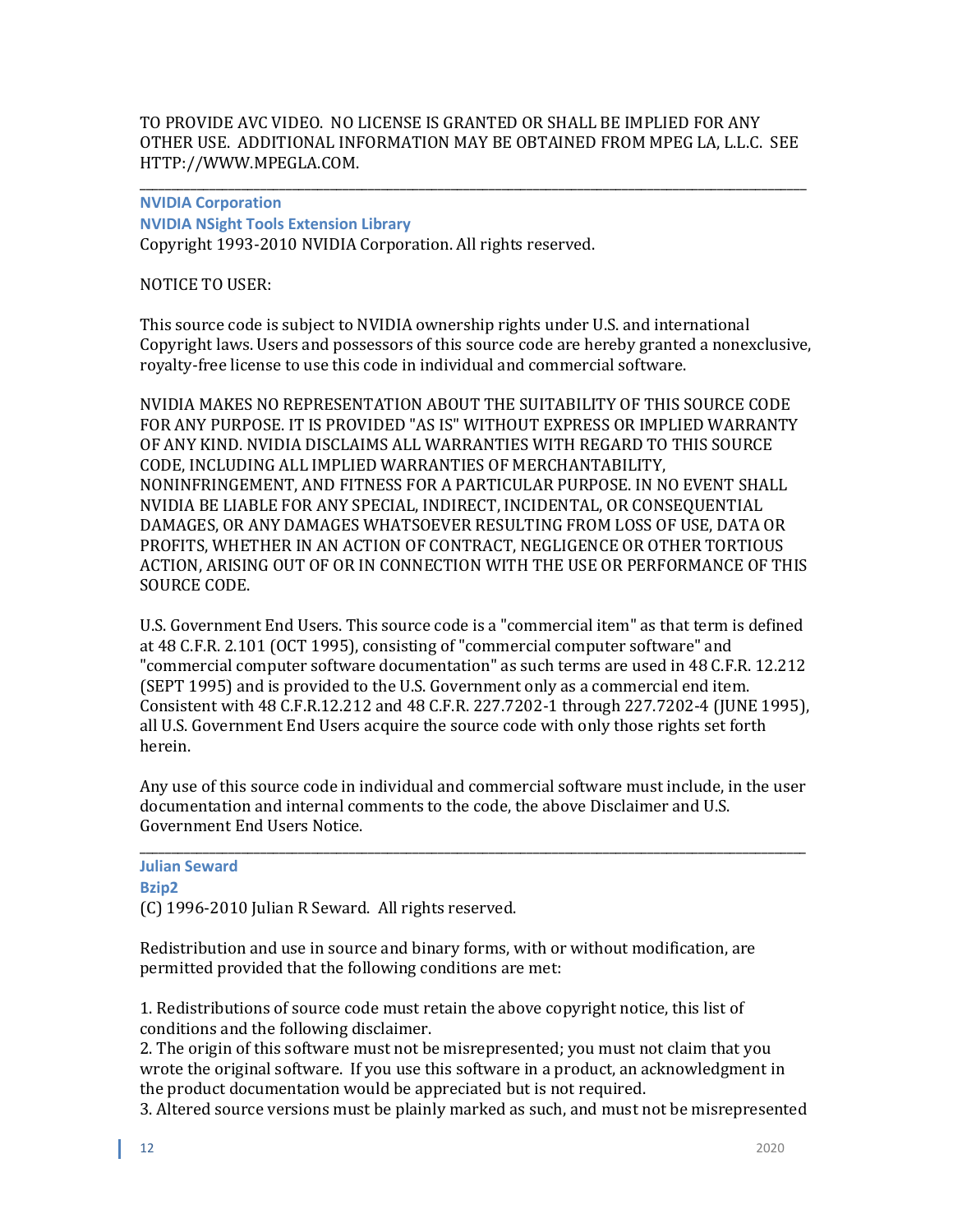as being the original software.

4. The name of the author may not be used to endorse or promote products derived from this software without specific prior written permission.

THIS SOFTWARE IS PROVIDED BY THE AUTHOR ``AS IS'' AND ANY EXPRESS OR IMPLIED WARRANTIES, INCLUDING, BUT NOT LIMITED TO, THE IMPLIED WARRANTIES OF MERCHANTABILITY AND FITNESS FOR A PARTICULAR PURPOSE ARE DISCLAIMED. IN NO EVENT SHALL THE AUTHOR BE LIABLE FOR ANY DIRECT, INDIRECT, INCIDENTAL, SPECIAL, EXEMPLARY, OR CONSEQUENTIAL DAMAGES (INCLUDING, BUT NOT LIMITED TO, PROCUREMENT OF SUBSTITUTE GOODS OR SERVICES; LOSS OF USE, DATA, OR PROFITS; OR BUSINESS INTERRUPTION) HOWEVER CAUSED AND ON ANY THEORY OF LIABILITY, WHETHER IN CONTRACT, STRICT LIABILITY, OR TORT (INCLUDING NEGLIGENCE OR OTHERWISE) ARISING IN ANY WAY OUT OF THE USE OF THIS SOFTWARE, EVEN IF ADVISED OF THE POSSIBILITY OF SUCH DAMAGE.

\_\_\_\_\_\_\_\_\_\_\_\_\_\_\_\_\_\_\_\_\_\_\_\_\_\_\_\_\_\_\_\_\_\_\_\_\_\_\_\_\_\_\_\_\_\_\_\_\_\_\_\_\_\_\_\_\_\_\_\_\_\_\_\_\_\_\_\_\_\_\_\_\_\_\_\_\_\_\_\_\_\_\_\_\_\_\_\_\_\_\_\_\_\_\_\_\_\_\_\_\_\_\_\_\_

# **Igor Pavlov, Dr Brian Gladman 7-Zip Command Line**

This software is licensed under the GNU Lesser General Public License (https://www.gnu.org/licenses/lgpl-2.1.html). You may obtain a copy of the materials described in section 6(a) of the license by sending a request to Adobe in writing. Adobe software contains valuable trade secrets and employs methods protected by patents of Adobe, and except as expressly permitted under the LGPL 2.1, any reverse engineering, decompiling or use of utilities or tools to trace, probe, or reveal Adobe software and trade secrets embodied therein is expressly prohibited.

#### \_\_\_\_\_\_\_\_\_\_\_\_\_\_\_\_\_\_\_\_\_\_\_\_\_\_\_\_\_\_\_\_\_\_\_\_\_\_\_\_\_\_\_\_\_\_\_\_\_\_\_\_\_\_\_\_\_\_\_\_\_\_\_\_\_\_\_\_\_\_\_\_\_\_\_\_\_\_\_\_\_\_\_\_\_\_\_\_\_\_\_\_\_\_\_\_\_\_\_\_\_\_\_\_\_ **Unicode, Inc.**

### **Apple Unicode mapping tables**

# **Content from Unicode Character Database**

Copyright © 1991-2005, 2006 Unicode, Inc. All rights reserved. Distributed under the Terms of Use in http://www.unicode.org/copyright.html.

Permission is hereby granted, free of charge, to any person obtaining a copy of the Unicode data files and associated documentation (the "Data Files") or Unicode software and associated documentation (the "Software") to deal in the Data Files or Software without restriction, including without limitation the rights to use, copy, modify, merge, publish, distribute, and/or sell copies of the Data Files or Software, and to permit persons to whom the Data Files or Software are furnished to do so, provided that (a) the above copyright notice(s) and this permission notice appear in all copies of the Data Files or Software, (b) both the above copyright notice(s) and this permission notice appear in associated documentation, and (c) there is clear notice in each modified Data File or in the Software as well as in the documentation associated with the Data File(s) or Software that the data or software has been modified.

THE DATA FILES AND SOFTWARE ARE PROVIDED "AS IS", WITHOUT WARRANTY OF ANY KIND, EXPRESS OR IMPLIED, INCLUDING BUT NOT LIMITED TO THE WARRANTIES OF MERCHANTABILITY, FITNESS FOR A PARTICULAR PURPOSE AND NONINFRINGEMENT OF THIRD PARTY RIGHTS. IN NO EVENT SHALL THE COPYRIGHT HOLDER OR HOLDERS INCLUDED IN THIS NOTICE BE LIABLE FOR ANY CLAIM, OR ANY SPECIAL INDIRECT OR CONSEQUENTIAL DAMAGES, OR ANY DAMAGES WHATSOEVER RESULTING FROM LOSS OF USE, DATA OR PROFITS, WHETHER IN AN ACTION OF CONTRACT, NEGLIGENCE OR OTHER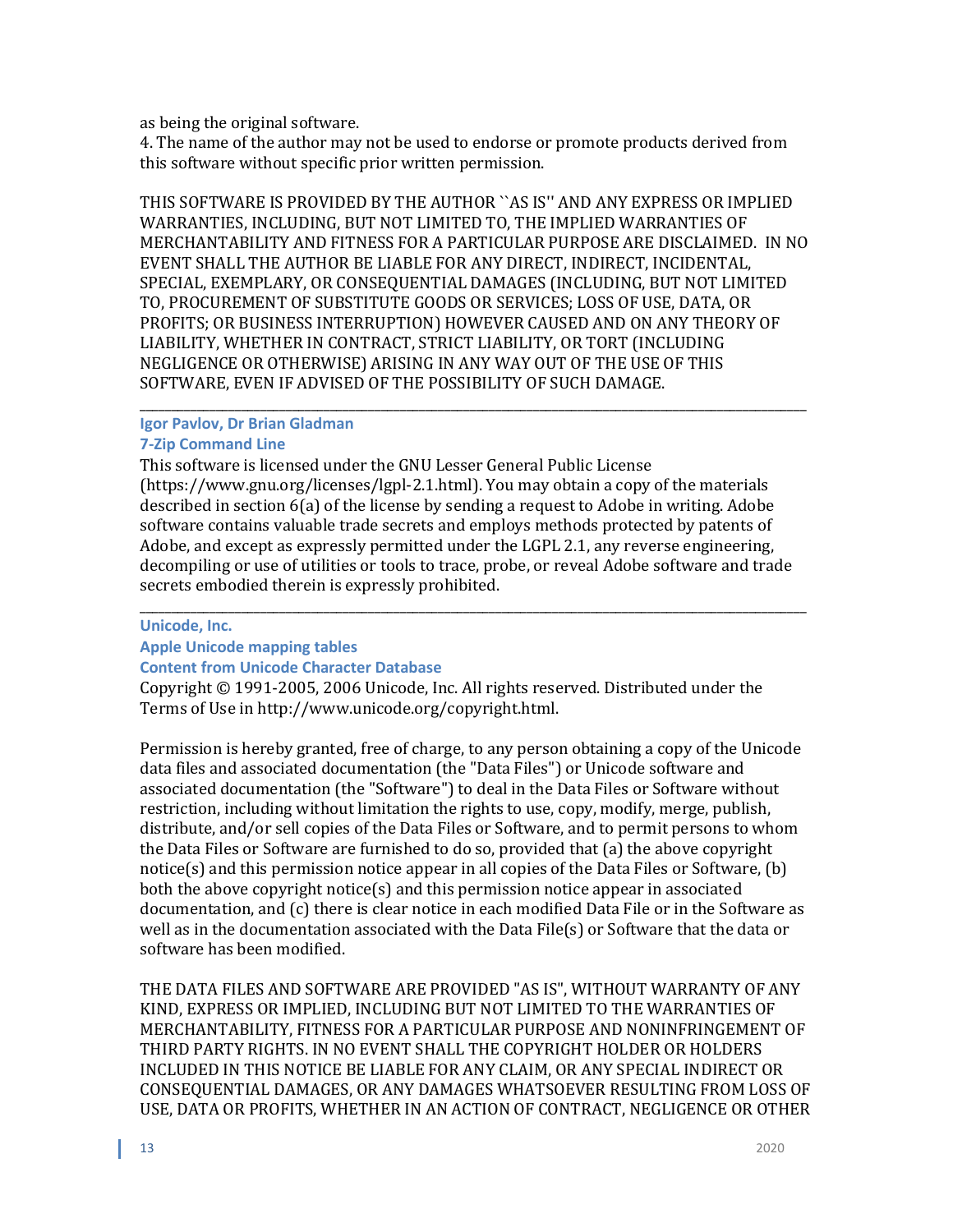# TORTIOUS ACTION, ARISING OUT OF OR IN CONNECTION WITH THE USE OR PERFORMANCE OF THE DATA FILES OR SOFTWARE.

Except as contained in this notice, the name of a copyright holder shall not be used in advertising or otherwise to promote the sale, use or other dealings in these Data Files or Software without prior written authorization of the copyright holder.

--------------------------------------------------------------------------------

Unicode and the Unicode logo are trademarks of Unicode, Inc., and may be registered in some jurisdictions. All other trademarks and registered trademarks mentioned herein are the property of their respective owners.

\_\_\_\_\_\_\_\_\_\_\_\_\_\_\_\_\_\_\_\_\_\_\_\_\_\_\_\_\_\_\_\_\_\_\_\_\_\_\_\_\_\_\_\_\_\_\_\_\_\_\_\_\_\_\_\_\_\_\_\_\_\_\_\_\_\_\_\_\_\_\_\_\_\_\_\_\_\_\_\_\_\_\_\_\_\_\_\_\_\_\_\_\_\_\_\_\_\_\_\_\_\_\_\_\_ **The Apache Software Foundation Apache Commons Discovery Codehaus Apache Maven Ant Task**  The Apache Software License, Version 1.1

Copyright (c) 2000-2003 The Apache Software Foundation. All rights reserved.

Redistribution and use in source and binary forms, with or without modification, are permitted provided that the following conditions are met:

1. Redistributions of source code must retain the above copyright notice, this list of conditions and the following disclaimer.

2. Redistributions in binary form must reproduce the above copyright notice, this list of conditions and the following disclaimer in the documentation and/or other materials provided with the distribution.

3. The end-user documentation included with the redistribution, if any, must include the following acknowledgment: "This product includes software developed by the Apache Software Foundation (http://www.apache.org/)." Alternately, this acknowledgment may appear in the software itself, if and wherever such third-party acknowledgments normally appear.

4. The names "Apache" and "Apache Software Foundation" must not be used to endorse or promote products derived from this software without prior written permission. For written permission, please contact apache@apache.org.

5. Products derived from this software may not be called "Apache", nor may "Apache" appear in their name, without prior written permission of the Apache Software Foundation.

THIS SOFTWARE IS PROVIDED ``AS IS'' AND ANY EXPRESSED OR IMPLIED WARRANTIES, INCLUDING, BUT NOT LIMITED TO, THE IMPLIED WARRANTIES OF MERCHANTABILITY AND FITNESS FOR A PARTICULAR PURPOSE ARE DISCLAIMED. IN NO EVENT SHALL THE APACHE SOFTWARE FOUNDATION OR ITS CONTRIBUTORS BE LIABLE FOR ANY DIRECT, INDIRECT, INCIDENTAL, SPECIAL, EXEMPLARY, OR CONSEQUENTIAL DAMAGES (INCLUDING, BUT NOT LIMITED TO, PROCUREMENT OF SUBSTITUTE GOODS OR SERVICES; LOSS OF USE, DATA, OR PROFITS; OR BUSINESS INTERRUPTION) HOWEVER CAUSED AND ON ANY THEORY OF LIABILITY, WHETHER IN CONTRACT, STRICT LIABILITY, OR TORT (INCLUDING NEGLIGENCE OR OTHERWISE) ARISING IN ANY WAY OUT OF THE USE OF THIS SOFTWARE, EVEN IF ADVISED OF THE POSSIBILITY OF SUCH DAMAGE.

\_\_\_\_\_\_\_\_\_\_\_\_\_\_\_\_\_\_\_\_\_\_\_\_\_\_\_\_\_\_\_\_\_\_\_\_\_\_\_\_\_\_\_\_\_\_\_\_\_\_\_\_\_\_\_\_\_\_\_\_\_\_\_\_\_\_\_\_\_\_\_\_\_\_\_\_\_\_\_\_\_\_\_\_\_\_\_\_\_\_\_\_\_\_\_\_\_\_\_\_\_\_\_\_\_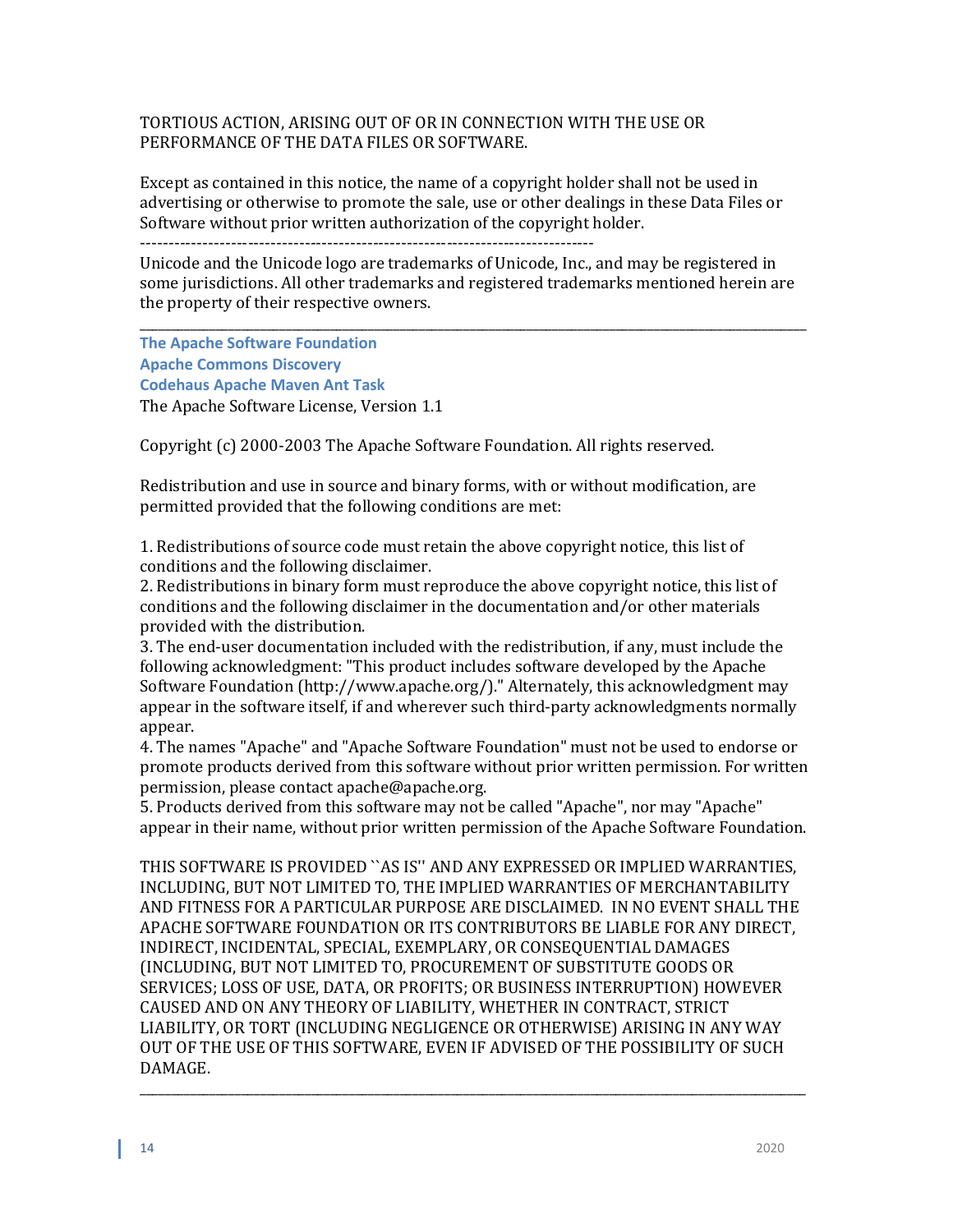# **Intel Corporation Intel C/C++/Fortran Compilers**

Portions include technology used under license from Intel, and are copyrighted.

#### \_\_\_\_\_\_\_\_\_\_\_\_\_\_\_\_\_\_\_\_\_\_\_\_\_\_\_\_\_\_\_\_\_\_\_\_\_\_\_\_\_\_\_\_\_\_\_\_\_\_\_\_\_\_\_\_\_\_\_\_\_\_\_\_\_\_\_\_\_\_\_\_\_\_\_\_\_\_\_\_\_\_\_\_\_\_\_\_\_\_\_\_\_\_\_\_\_\_\_\_\_\_\_\_\_ **Common Development and Distribution License (CDDL) Contributors AXB RI**

# **Sun Saaj**

Portions licensed under the Common Development and Distribution License (CDDL) Version 1.1, available at http://docs.oracle.com/cd/E70265\_01/common.11- 3/License/html/cl\_cddl\_1.1.xmlconcept\_01FC5849F8D44A3CB4DC1ADD32F0BEFD.html

# \_\_\_\_\_\_\_\_\_\_\_\_\_\_\_\_\_\_\_\_\_\_\_\_\_\_\_\_\_\_\_\_\_\_\_\_\_\_\_\_\_\_\_\_\_\_\_\_\_\_\_\_\_\_\_\_\_\_\_\_\_\_\_\_\_\_\_\_\_\_\_\_\_\_\_\_\_\_\_\_\_\_\_\_\_\_\_\_\_\_\_\_\_\_\_\_\_\_\_\_\_\_\_\_\_ **Microsoft Corporation Microsoft Windows SDK**

Portions utilize Microsoft Windows Media Technologies. Copyright (c) 2006 Microsoft Corporation. All Rights Reserved.

#### \_\_\_\_\_\_\_\_\_\_\_\_\_\_\_\_\_\_\_\_\_\_\_\_\_\_\_\_\_\_\_\_\_\_\_\_\_\_\_\_\_\_\_\_\_\_\_\_\_\_\_\_\_\_\_\_\_\_\_\_\_\_\_\_\_\_\_\_\_\_\_\_\_\_\_\_\_\_\_\_\_\_\_\_\_\_\_\_\_\_\_\_\_\_\_\_\_\_\_\_\_\_\_\_\_ **Kepler Project**

# **Kepler LuaLogging**

Copyright © 2004-2013 The Kepler Project.

Permission is hereby granted, free of charge, to any person obtaining a copy of this software and associated documentation files (the "Software"), to deal in the Software without restriction, including without limitation the rights to use, copy, modify, merge, publish, distribute, sublicense, and/or sell copies of the Software, and to permit persons to whom the Software is furnished to do so, subject to the following conditions:

The above copyright notice and this permission notice shall be included in all copies or substantial portions of the Software.

THE SOFTWARE IS PROVIDED "AS IS", WITHOUT WARRANTY OF ANY KIND, EXPRESS OR IMPLIED, INCLUDING BUT NOT LIMITED TO THE WARRANTIES OF MERCHANTABILITY, FITNESS FOR A PARTICULAR PURPOSE AND NONINFRINGEMENT. IN NO EVENT SHALL THE AUTHORS OR COPYRIGHT HOLDERS BE LIABLE FOR ANY CLAIM, DAMAGES OR OTHER LIABILITY, WHETHER IN AN ACTION OF CONTRACT, TORT OR OTHERWISE, ARISING FROM, OUT OF OR IN CONNECTION WITH THE SOFTWARE OR THE USE OR OTHER DEALINGS IN THE SOFTWARE.

\_\_\_\_\_\_\_\_\_\_\_\_\_\_\_\_\_\_\_\_\_\_\_\_\_\_\_\_\_\_\_\_\_\_\_\_\_\_\_\_\_\_\_\_\_\_\_\_\_\_\_\_\_\_\_\_\_\_\_\_\_\_\_\_\_\_\_\_\_\_\_\_\_\_\_\_\_\_\_\_\_\_\_\_\_\_\_\_\_\_\_\_\_\_\_\_\_\_\_\_\_\_\_\_\_ **RSA Data Security, Inc. RSA BSAFE Crypto-C RSA BSAFE Crypto-C Micro Edition** This product contains either BSAFE and/or TIPEM software by RSA Security Inc.

\_\_\_\_\_\_\_\_\_\_\_\_\_\_\_\_\_\_\_\_\_\_\_\_\_\_\_\_\_\_\_\_\_\_\_\_\_\_\_\_\_\_\_\_\_\_\_\_\_\_\_\_\_\_\_\_\_\_\_\_\_\_\_\_\_\_\_\_\_\_\_\_\_\_\_\_\_\_\_\_\_\_\_\_\_\_\_\_\_\_\_\_\_\_\_\_\_\_\_\_\_\_\_\_\_ **Proximity Technology, Inc., FRANKLIN ELECTRONIC PUBLISHERS, INC. Proximity Linguistic Technology**

Certain trademarks are owned by The Proximity Division of Franklin Electronic Publishers, Inc., and are used by permission. Merriam-Webster is a trademark of Merriam-Webster, Inc.

\_\_\_\_\_\_\_\_\_\_\_\_\_\_\_\_\_\_\_\_\_\_\_\_\_\_\_\_\_\_\_\_\_\_\_\_\_\_\_\_\_\_\_\_\_\_\_\_\_\_\_\_\_\_\_\_\_\_\_\_\_\_\_\_\_\_\_\_\_\_\_\_\_\_\_\_\_\_\_\_\_\_\_\_\_\_\_\_\_\_\_\_\_\_\_\_\_\_\_\_\_\_\_\_\_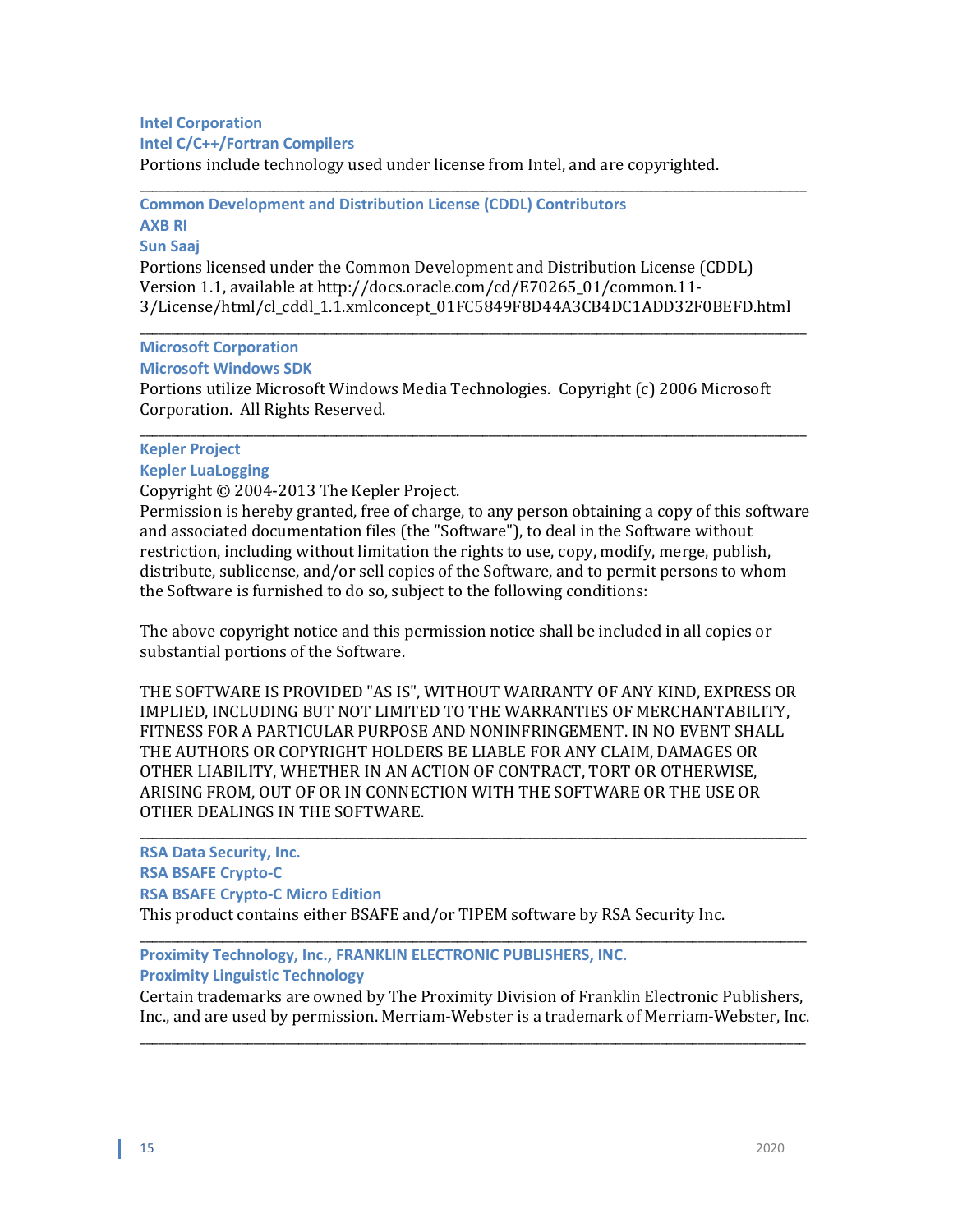# **Dave Coffin**

**dcraw.c by Dave Coffin**

dcraw is Copyright Dave Coffin, and can be found at https://www.cybercom.net/~dcoffin/dcraw/

#### \_\_\_\_\_\_\_\_\_\_\_\_\_\_\_\_\_\_\_\_\_\_\_\_\_\_\_\_\_\_\_\_\_\_\_\_\_\_\_\_\_\_\_\_\_\_\_\_\_\_\_\_\_\_\_\_\_\_\_\_\_\_\_\_\_\_\_\_\_\_\_\_\_\_\_\_\_\_\_\_\_\_\_\_\_\_\_\_\_\_\_\_\_\_\_\_\_\_\_\_\_\_\_\_\_ **Futurescale, Inc. Pure MVC AS3 Multicore**

https://github.com/PureMVC/puremvc-as3-standard-framework/wiki

PureMVC AS3 Standard Framework - Copyright © 2006-2012 Futurescale, Inc. All rights reserved.

Redistribution and use in source and binary forms, with or without modification, are permitted provided that the following conditions are met:

◦Redistributions of source code must retain the above copyright notice, this list of conditions and the following disclaimer.

◦Redistributions in binary form must reproduce the above copyright notice, this list of conditions and the following disclaimer in the documentation and/or other materials provided with the distribution.

◦Neither the name of Futurescale, Inc., PureMVC.org, nor the names of its contributors may be used to endorse or promote products derived from this software without specific prior written permission.

THIS SOFTWARE IS PROVIDED BY THE COPYRIGHT HOLDERS AND CONTRIBUTORS "AS IS" AND ANY EXPRESS OR IMPLIED WARRANTIES, INCLUDING, BUT NOT LIMITED TO, THE IMPLIED WARRANTIES OF MERCHANTABILITY AND FITNESS FOR A PARTICULAR PURPOSE ARE DISCLAIMED. IN NO EVENT SHALL THE COPYRIGHT HOLDER OR CONTRIBUTORS BE LIABLE FOR ANY DIRECT, INDIRECT, INCIDENTAL, SPECIAL, EXEMPLARY, OR CONSEQUENTIAL DAMAGES (INCLUDING, BUT NOT LIMITED TO, PROCUREMENT OF SUBSTITUTE GOODS OR SERVICES; LOSS OF USE, DATA, OR PROFITS; OR BUSINESS INTERRUPTION) HOWEVER CAUSED AND ON ANY THEORY OF LIABILITY, WHETHER IN CONTRACT, STRICT LIABILITY, OR TORT (INCLUDING NEGLIGENCE OR OTHERWISE) ARISING IN ANY WAY OUT OF THE USE OF THIS SOFTWARE, EVEN IF ADVISED OF THE POSSIBILITY OF SUCH DAMAGE.

\_\_\_\_\_\_\_\_\_\_\_\_\_\_\_\_\_\_\_\_\_\_\_\_\_\_\_\_\_\_\_\_\_\_\_\_\_\_\_\_\_\_\_\_\_\_\_\_\_\_\_\_\_\_\_\_\_\_\_\_\_\_\_\_\_\_\_\_\_\_\_\_\_\_\_\_\_\_\_\_\_\_\_\_\_\_\_\_\_\_\_\_\_\_\_\_\_\_\_\_\_\_\_\_\_ **The Apache Software Foundation Jakarta ORO** The Apache Software License, Version 1.1

Copyright (c) 2000 The Apache Software Foundation. All rights reserved.

Redistribution and use in source and binary forms, with or without modification, are permitted provided that the following conditions are met:

1. Redistributions of source code must retain the above copyright notice, this list of conditions and the following disclaimer.

2. Redistributions in binary form must reproduce the above copyright notice, this list of conditions and the following disclaimer in the documentation and/or other materials provided with the distribution.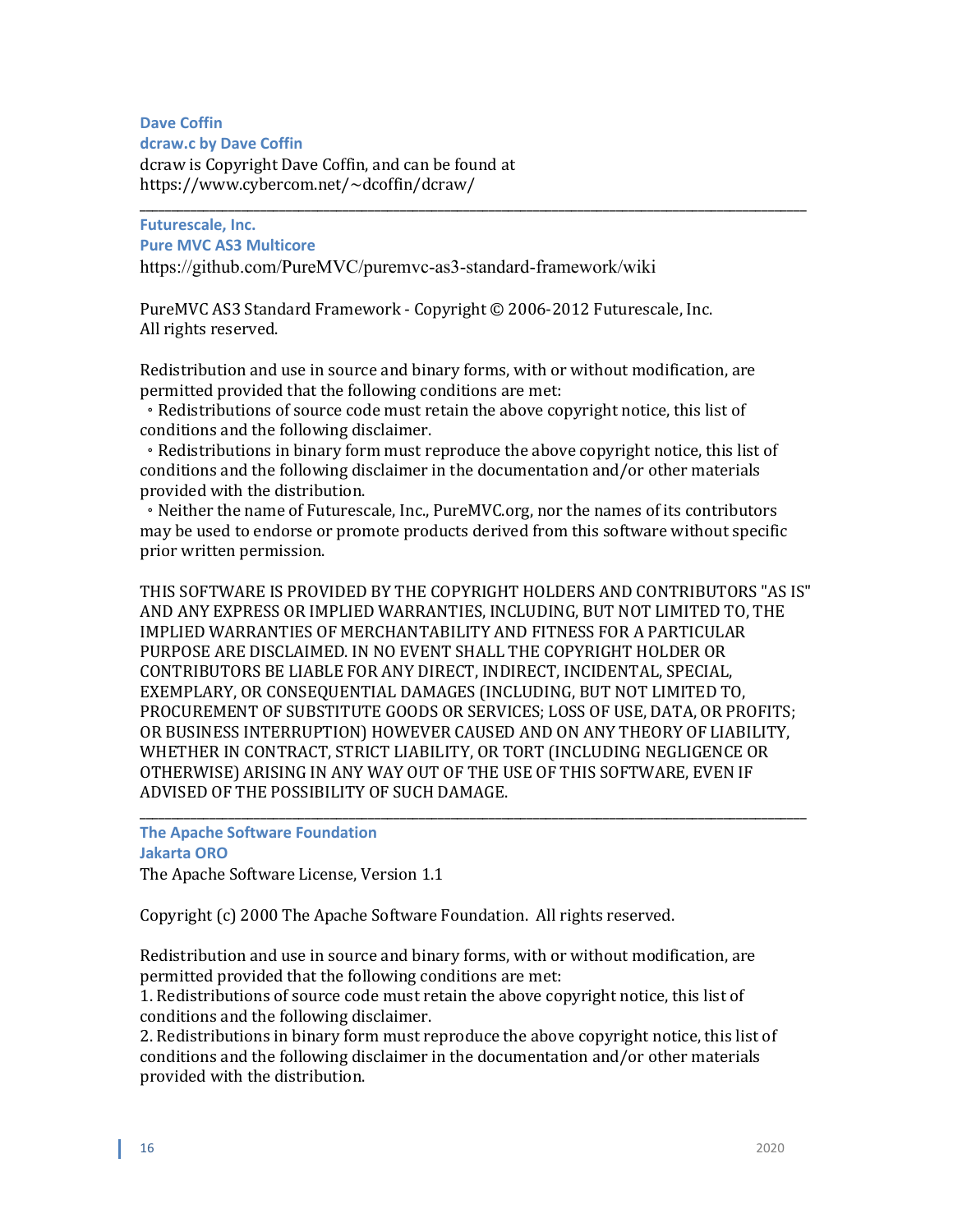3. The end-user documentation included with the redistribution, if any, must include the following acknowledgment:

"This product includes software developed by the Apache Software Foundation [\(http://www.apache.org/\)](http://www.apache.org/)."

Alternately, this acknowledgment may appear in the software itself, if and wherever such third-party acknowledgments normally appear.

4. The names "Apache" and "Apache Software Foundation", "Jakarta-Oro" must not be used to endorse or promote products derived from this software without prior written permission. For written permission, please contact apache@apache.org.

5. Products derived from this software may not be called "Apache" or "Jakarta-Oro", nor may "Apache" or "Jakarta-Oro" appear in their name, without prior written permission of the Apache Software Foundation.

THIS SOFTWARE IS PROVIDED ``AS IS'' AND ANY EXPRESSED OR IMPLIED WARRANTIES, INCLUDING, BUT NOT LIMITED TO, THE IMPLIED WARRANTIES OF MERCHANTABILITY AND FITNESS FOR A PARTICULAR PURPOSE ARE DISCLAIMED. IN NO EVENT SHALL THE APACHE SOFTWARE FOUNDATION OR ITS CONTRIBUTORS BE LIABLE FOR ANY DIRECT, INDIRECT, INCIDENTAL, SPECIAL, EXEMPLARY, OR CONSEQUENTIAL DAMAGES (INCLUDING, BUT NOT LIMITED TO, PROCUREMENT OF SUBSTITUTE GOODS OR SERVICES; LOSS OF USE, DATA, OR PROFITS; OR BUSINESS INTERRUPTION) HOWEVER CAUSED AND ON ANY THEORY OF LIABILITY, WHETHER IN CONTRACT, STRICT LIABILITY, OR TORT (INCLUDING NEGLIGENCE OR OTHERWISE) ARISING IN ANY WAY OUT OF THE USE OF THIS SOFTWARE, EVEN IF ADVISED OF THE POSSIBILITY OF SUCH DAMAGE.<br>----------

====================================================================

This software consists of voluntary contributions made by many individuals on behalf of the Apache Software Foundation. For more information on the Apache Software Foundation, please see <http://www.apache.org/>.

Portions of this software are based upon software originally written by Daniel F. Savarese. We appreciate his contributions.

\_\_\_\_\_\_\_\_\_\_\_\_\_\_\_\_\_\_\_\_\_\_\_\_\_\_\_\_\_\_\_\_\_\_\_\_\_\_\_\_\_\_\_\_\_\_\_\_\_\_\_\_\_\_\_\_\_\_\_\_\_\_\_\_\_\_\_\_\_\_\_\_\_\_\_\_\_\_\_\_\_\_\_\_\_\_\_\_\_\_\_\_\_\_\_\_\_\_\_\_\_\_\_\_\_

**University of Cambridge, Google Inc. Adobe translated Netlib Specfun**  THE "BSD" LICENCE

-----------------

Redistribution and use in source and binary forms, with or without modification, are permitted provided that the following conditions are met:

\* Redistributions of source code must retain the above copyright notice, this list of conditions and the following disclaimer.

\* Redistributions in binary form must reproduce the above copyright notice, this list of conditions and the following disclaimer in the documentation and/or other materials provided with the distribution.

\* Neither the name of the University of Cambridge nor the name of Google Inc. nor the names of their contributors may be used to endorse or promote products derived from this software without specific prior written permission.

THIS SOFTWARE IS PROVIDED BY THE COPYRIGHT HOLDERS AND CONTRIBUTORS "AS IS" AND ANY EXPRESS OR IMPLIED WARRANTIES, INCLUDING, BUT NOT LIMITED TO, THE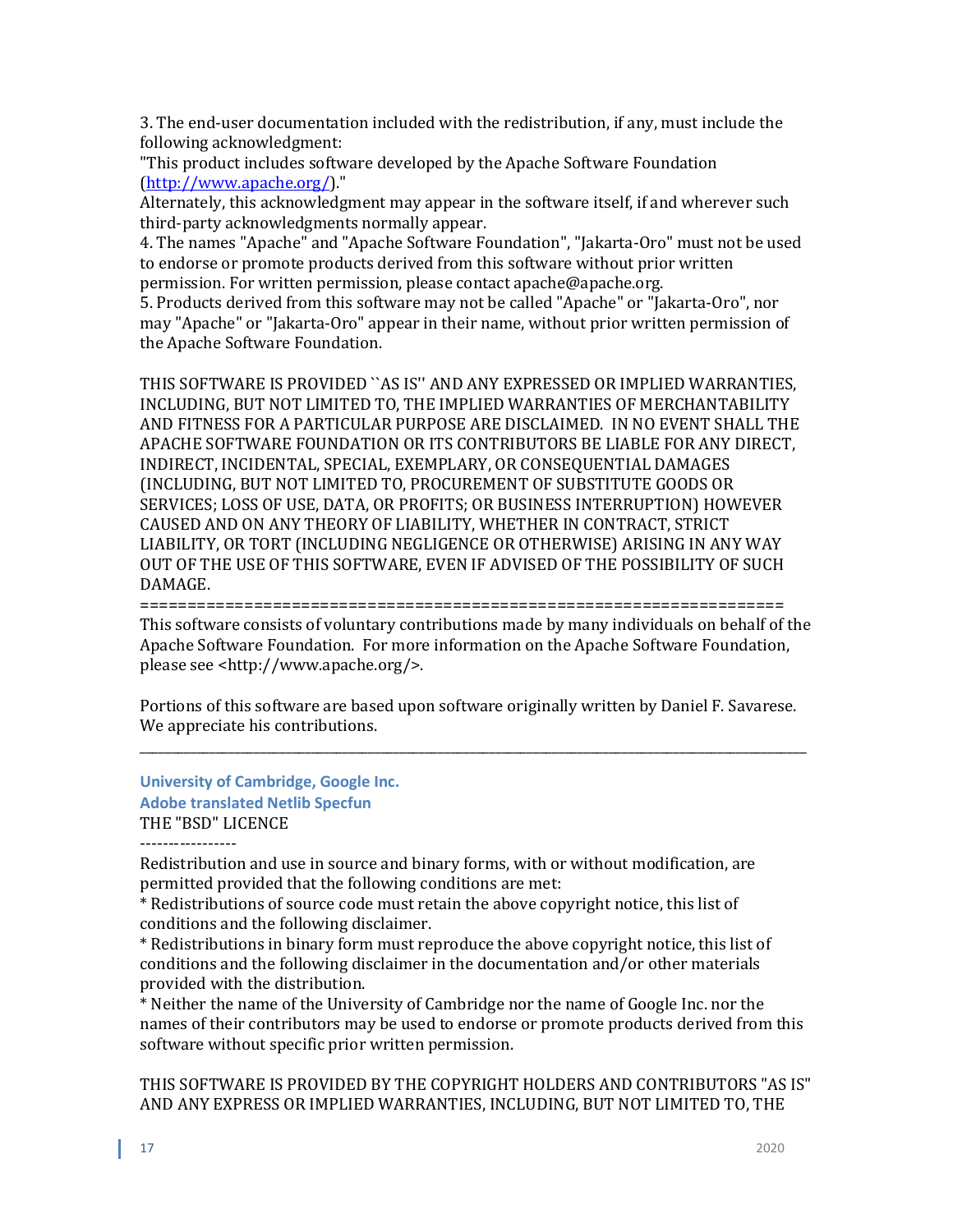IMPLIED WARRANTIES OF MERCHANTABILITY AND FITNESS FOR A PARTICULAR PURPOSE ARE DISCLAIMED. IN NO EVENT SHALL THE COPYRIGHT OWNER OR CONTRIBUTORS BE LIABLE FOR ANY DIRECT, INDIRECT, INCIDENTAL, SPECIAL, EXEMPLARY, OR CONSEQUENTIAL DAMAGES (INCLUDING, BUT NOT LIMITED TO, PROCUREMENT OF SUBSTITUTE GOODS OR SERVICES; LOSS OF USE, DATA, OR PROFITS; OR BUSINESS INTERRUPTION) HOWEVER CAUSED AND ON ANY THEORY OF LIABILITY, WHETHER IN CONTRACT, STRICT LIABILITY, OR TORT (INCLUDING NEGLIGENCE OR OTHERWISE) ARISING IN ANY WAY OUT OF THE USE OF THIS SOFTWARE, EVEN IF ADVISED OF THE POSSIBILITY OF SUCH DAMAGE.

\_\_\_\_\_\_\_\_\_\_\_\_\_\_\_\_\_\_\_\_\_\_\_\_\_\_\_\_\_\_\_\_\_\_\_\_\_\_\_\_\_\_\_\_\_\_\_\_\_\_\_\_\_\_\_\_\_\_\_\_\_\_\_\_\_\_\_\_\_\_\_\_\_\_\_\_\_\_\_\_\_\_\_\_\_\_\_\_\_\_\_\_\_\_\_\_\_\_\_\_\_\_\_\_\_ **Apache Software Foundation Apache Xerces C++ XML Parser**

The Apache Software License, Version 1.1

Copyright (c) 1998-2000, 1999-2000, 1999-2001, 2001, 1999-2004, The Apache Software Foundation. All rights reserved.

Redistribution and use in source and binary forms, with or without modification, are permitted provided that the following conditions are met:

1. Redistributions of source code must retain the above copyright notice, this list of conditions and the following disclaimer.

2. Redistributions in binary form must reproduce the above copyright notice, this list of conditions and the following disclaimer in the documentation and/or other materials provided with the distribution.

3. The end-user documentation included with the redistribution, if any, must include the following acknowledgment: "This product includes software developed by the Apache Software Foundation (http://www.apache.org/)."

Alternately, this acknowledgment may appear in the software itself, if and wherever such third-party acknowledgments normally appear.

4. The names "Xerces" and "Apache Software Foundation" must not be used to endorse or promote products derived from this software without prior written permission. For written permission, please contact apache@apache.org.

5. Products derived from this software may not be called "Apache", nor may "Apache" appear in their name, without prior written permission of the Apache Software Foundation.

THIS SOFTWARE IS PROVIDED ``AS IS'' AND ANY EXPRESSED OR IMPLIED WARRANTIES, INCLUDING, BUT NOT LIMITED TO, THE IMPLIED WARRANTIES OF MERCHANTABILITY AND FITNESS FOR A PARTICULAR PURPOSE ARE DISCLAIMED. IN NO EVENT SHALL THE APACHE SOFTWARE FOUNDATION OR ITS CONTRIBUTORS BE LIABLE FOR ANY DIRECT, INDIRECT, INCIDENTAL, SPECIAL, EXEMPLARY, OR CONSEQUENTIAL DAMAGES (INCLUDING, BUT NOT LIMITED TO, PROCUREMENT OF SUBSTITUTE GOODS OR SERVICES; LOSS OF USE, DATA, OR PROFITS; OR BUSINESS INTERRUPTION) HOWEVER CAUSED AND ON ANY THEORY OF LIABILITY, WHETHER IN CONTRACT, STRICT LIABILITY, OR TORT (INCLUDING NEGLIGENCE OR OTHERWISE) ARISING IN ANY WAY OUT OF THE USE OF THIS SOFTWARE, EVEN IF ADVISED OF THE POSSIBILITY OF SUCH DAMAGE.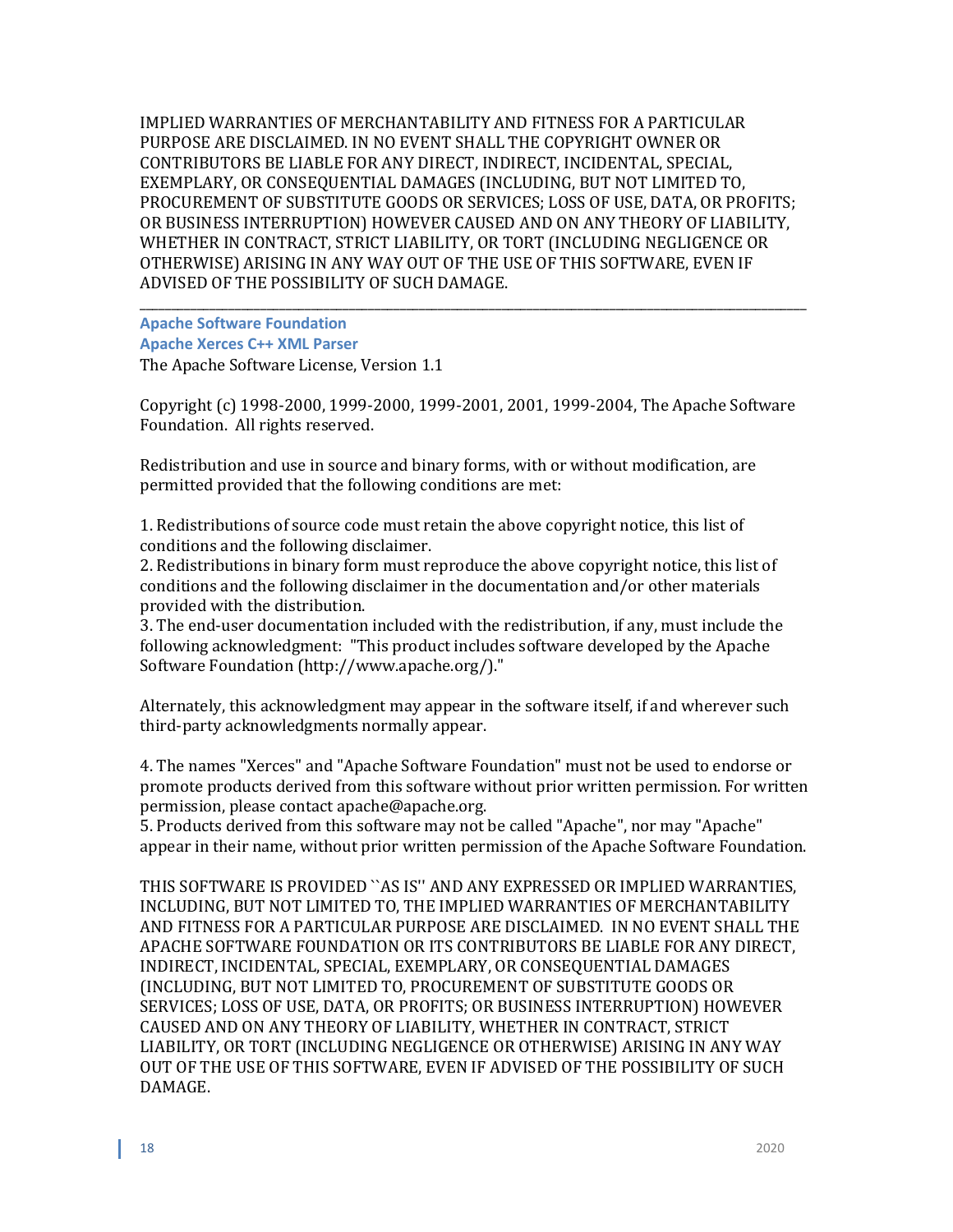This software consists of voluntary contributions made by many individuals on behalf of the Apache Software Foundation and was originally based on software copyright (c) 1999, 2001 International Business Machines, Inc., http://www.ibm.com. For more information on the Apache Software Foundation, please see <http://www.apache.org/>.

#### \_\_\_\_\_\_\_\_\_\_\_\_\_\_\_\_\_\_\_\_\_\_\_\_\_\_\_\_\_\_\_\_\_\_\_\_\_\_\_\_\_\_\_\_\_\_\_\_\_\_\_\_\_\_\_\_\_\_\_\_\_\_\_\_\_\_\_\_\_\_\_\_\_\_\_\_\_\_\_\_\_\_\_\_\_\_\_\_\_\_\_\_\_\_\_\_\_\_\_\_\_\_\_\_\_ **Chih-Chung Chang and Chih-Jen Lin Libsvm**

Copyright (c) 2000-2012 Chih-Chung Chang and Chih-Jen Lin All rights reserved.

Redistribution and use in source and binary forms, with or without modification, are permitted provided that the following conditions are met:

1. Redistributions of source code must retain the above copyright notice, this list of conditions and the following disclaimer.

2. Redistributions in binary form must reproduce the above copyright notice, this list of conditions and the following disclaimer in the documentation and/or other materials provided with the distribution.

3. Neither name of copyright holders nor the names of its contributors may be used to endorse or promote products derived from this software without specific prior written permission.

THIS SOFTWARE IS PROVIDED BY THE COPYRIGHT HOLDERS AND CONTRIBUTORS ``AS IS'' AND ANY EXPRESS OR IMPLIED WARRANTIES, INCLUDING, BUT NOT LIMITED TO, THE IMPLIED WARRANTIES OF MERCHANTABILITY AND FITNESS FOR A PARTICULAR PURPOSE ARE DISCLAIMED. IN NO EVENT SHALL THE REGENTS OR CONTRIBUTORS BE LIABLE FOR ANY DIRECT, INDIRECT, INCIDENTAL, SPECIAL, EXEMPLARY, OR CONSEQUENTIAL DAMAGES (INCLUDING, BUT NOT LIMITED TO, PROCUREMENT OF SUBSTITUTE GOODS OR SERVICES; LOSS OF USE, DATA, OR PROFITS; OR BUSINESS INTERRUPTION) HOWEVER CAUSED AND ON ANY THEORY OF LIABILITY, WHETHER IN CONTRACT, STRICT LIABILITY, OR TORT (INCLUDING NEGLIGENCE OR OTHERWISE) ARISING IN ANY WAY OUT OF THE USE OF THIS SOFTWARE, EVEN IF ADVISED OF THE POSSIBILITY OF SUCH DAMAGE.

\_\_\_\_\_\_\_\_\_\_\_\_\_\_\_\_\_\_\_\_\_\_\_\_\_\_\_\_\_\_\_\_\_\_\_\_\_\_\_\_\_\_\_\_\_\_\_\_\_\_\_\_\_\_\_\_\_\_\_\_\_\_\_\_\_\_\_\_\_\_\_\_\_\_\_\_\_\_\_\_\_\_\_\_\_\_\_\_\_\_\_\_\_\_\_\_\_\_\_\_\_\_\_\_\_

#### \_\_\_\_\_\_\_\_\_\_\_\_\_\_\_\_\_\_\_\_\_\_\_\_\_\_\_\_\_\_\_\_\_\_\_\_\_\_\_\_\_\_\_\_\_\_\_\_\_\_\_\_\_\_\_\_\_\_\_\_\_\_\_\_\_\_\_\_\_\_\_\_\_\_\_\_\_\_\_\_\_\_\_\_\_\_\_\_\_\_\_\_\_\_\_\_\_\_\_\_\_\_\_\_\_ **Intel**

# **Intel IPP**

Portions include technology used under license from Intel, and are copyrighted.

**Intel Corporation Intel Threading Building Blocks** This software was built using Intel's Threading Building Blocks (www.intel.com/software/products)

\_\_\_\_\_\_\_\_\_\_\_\_\_\_\_\_\_\_\_\_\_\_\_\_\_\_\_\_\_\_\_\_\_\_\_\_\_\_\_\_\_\_\_\_\_\_\_\_\_\_\_\_\_\_\_\_\_\_\_\_\_\_\_\_\_\_\_\_\_\_\_\_\_\_\_\_\_\_\_\_\_\_\_\_\_\_\_\_\_\_\_\_\_\_\_\_\_\_\_\_\_\_\_\_\_ **Common Development and Distribution License (CDDL) Contributors JavaBeans Activation Framework JavaMail JAX-RPC** 

Portions licensed under the Common Development and Distribution License (CDDL) Version 1.0, available at http://docs.oracle.com/cd/E70265\_01/common.11-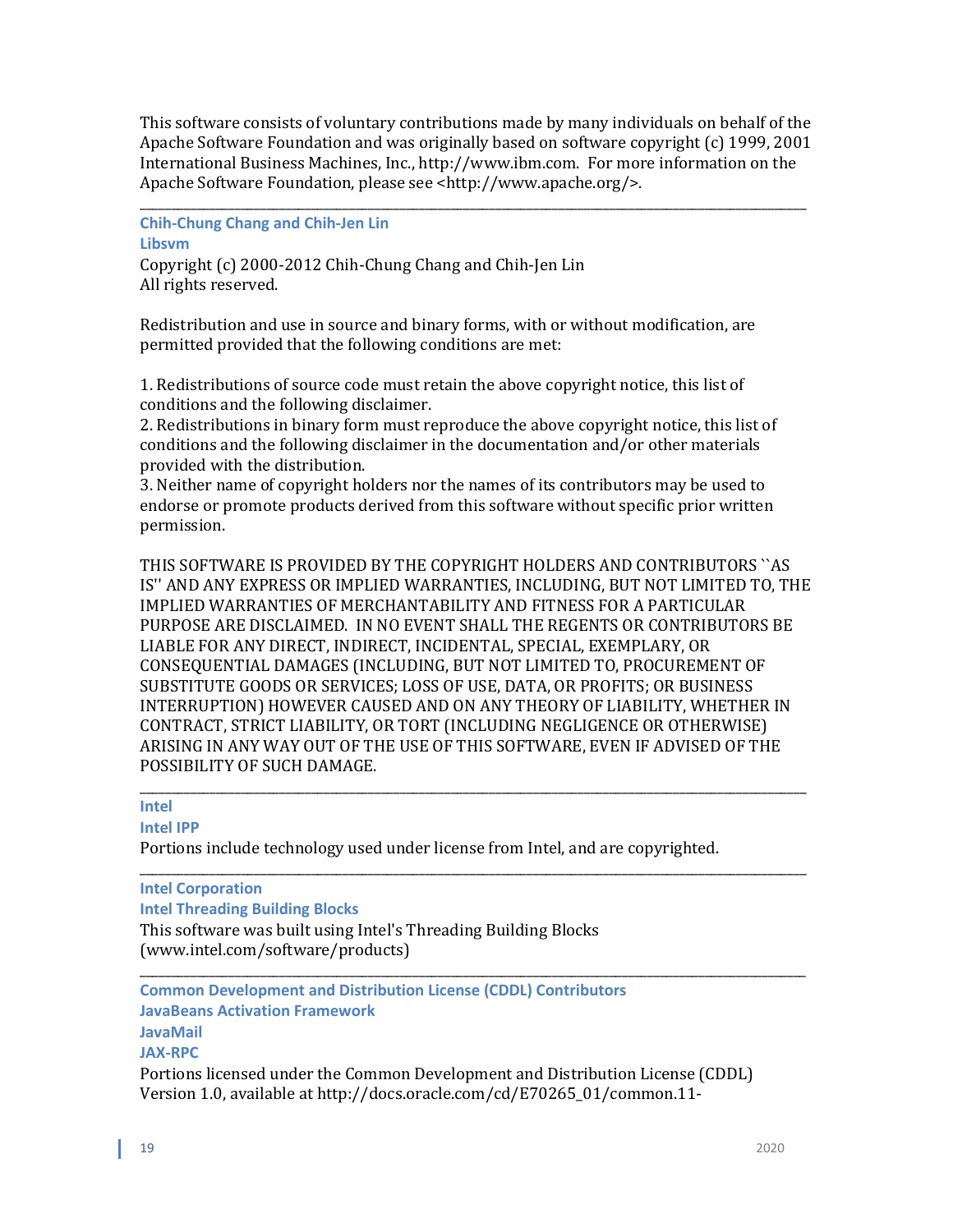# 3/License/html/cl\_cddl\_1.0.xmlconcept\_01FC5849F8D44A3CB4DC1ADD32F0BEFD.html

\_\_\_\_\_\_\_\_\_\_\_\_\_\_\_\_\_\_\_\_\_\_\_\_\_\_\_\_\_\_\_\_\_\_\_\_\_\_\_\_\_\_\_\_\_\_\_\_\_\_\_\_\_\_\_\_\_\_\_\_\_\_\_\_\_\_\_\_\_\_\_\_\_\_\_\_\_\_\_\_\_\_\_\_\_\_\_\_\_\_\_\_\_\_\_\_\_\_\_\_\_\_\_\_\_ **Jean-loup Gailly and Mark Adler zlib**

Portions include technology used under license from Jean-loup Gailly and Mark Adler, and are copyrighted.

# \_\_\_\_\_\_\_\_\_\_\_\_\_\_\_\_\_\_\_\_\_\_\_\_\_\_\_\_\_\_\_\_\_\_\_\_\_\_\_\_\_\_\_\_\_\_\_\_\_\_\_\_\_\_\_\_\_\_\_\_\_\_\_\_\_\_\_\_\_\_\_\_\_\_\_\_\_\_\_\_\_\_\_\_\_\_\_\_\_\_\_\_\_\_\_\_\_\_\_\_\_\_\_\_\_ **Ginger Alliance Ltd. Sablotron XSLT Processor**

Sablotron XSLT Processor is licensed under the Mozilla Public License (MPL) Version 1.1, available at https://www.mozilla.org/en-US/MPL/1.1/. The source is available at https://sablotron.sourceforge.io.

\_\_\_\_\_\_\_\_\_\_\_\_\_\_\_\_\_\_\_\_\_\_\_\_\_\_\_\_\_\_\_\_\_\_\_\_\_\_\_\_\_\_\_\_\_\_\_\_\_\_\_\_\_\_\_\_\_\_\_\_\_\_\_\_\_\_\_\_\_\_\_\_\_\_\_\_\_\_\_\_\_\_\_\_\_\_\_\_\_\_\_\_\_\_\_\_\_\_\_\_\_\_\_\_\_ **Intel Corporation Intel Math Kernel Library Intel Threading Building Blocks** Intel Simplified Software License

Intel Simplified Software License for Intel® Math Kernel Library (Intel® MKL), Intel® Integrated Performance Primitives (Intel® IPP) Library, Intel® Machine Learning Scaling Library (Intel® MLSL), Intel® Data Analytics Acceleration Library (Intel® DAAL), Intel® Threading Building Blocks (Intel® TBB), Intel® Distribution for Python\* (version June 2017)

Copyright © 2017 Intel Corporation.

Use and Redistribution. You may use and redistribute the software (the "Software"), without modification, provided the following conditions are met:

 Redistributions must reproduce the above copyright notice and the following terms of use in the Software and in the documentation and/or other materials provided with the distribution.

 Neither the name of Intel nor the names of its suppliers may be used to endorse or promote products derived from this Software without specific prior written permission.

No reverse engineering, decompilation, or disassembly of this Software is permitted.

Limited patent license. Intel grants you a world-wide, royalty-free, non-exclusive license under patents it now or hereafter owns or controls to make, have made, use, import, offer to sell and sell ("Utilize") this Software, but solely to the extent that any such patent is necessary to Utilize the Software alone. The patent license shall not apply to any combinations which include this software. No hardware per se is licensed hereunder.

Third party and other Intel programs. "Third Party Programs" are the files listed in the "third-party-programs.txt" text file that is included with the Software and may include Intel programs under separate license terms. Third Party Programs, even if included with the distribution of the Materials, are governed by separate license terms and those license terms solely govern your use of those programs.

DISCLAIMER. THIS SOFTWARE IS PROVIDED "AS IS" AND ANY EXPRESS OR IMPLIED